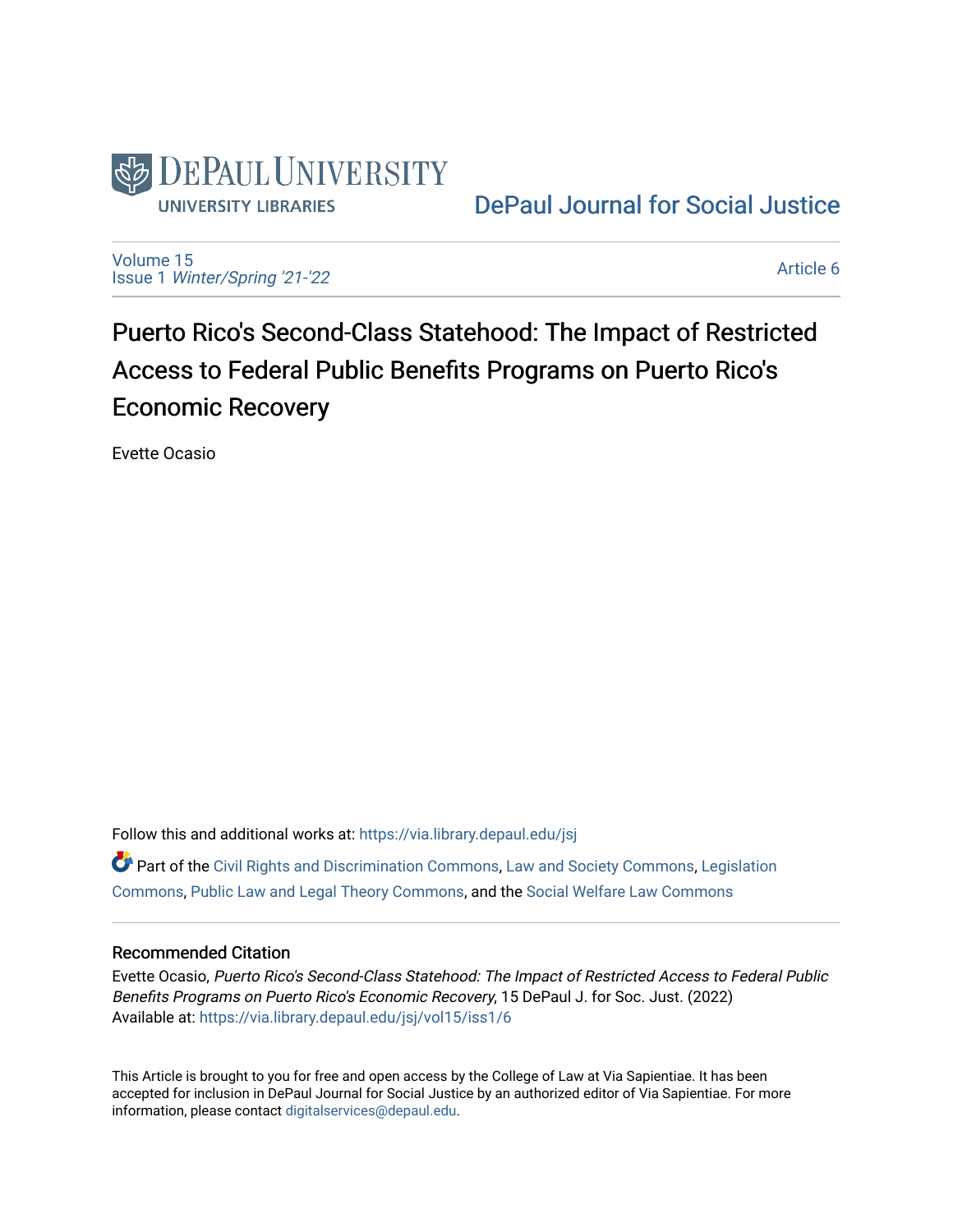# **PUERTO RICO'S SECOND-CLASS STATEHOOD: THE IMPACT OF PUERTO RICO'S RESTRICTED ACCESS TO FEDERAL PUBLIC BENEFITS PROGRAMS ON PUERTO RICO'S ECONOMIC RECOVERY**

EVETTE OCASIO

#### **INTRODUCTION**

Often forgotten on the mainland, the Commonwealth of Puerto Rico is the largest United States territory and home to over 3.1 million residents. <sup>1</sup> Although residents of Puerto Rico have enjoyed naturalized U.S. citizenship for over 100 years, <sup>2</sup> the federal government has yet to grant them equal treatment. Puerto Rico's residents cannot vote in federal elections, nor do they have representation in Congress. <sup>3</sup> The federal government also limits, and in some cases entirely precludes, funding allotments to Puerto Rico for many federal public benefits programs that make up the U.S. "social safety net."4 These programs, such as the Supplemental Nutrition Assistance Program (SNAP), are essential to those with

<sup>3</sup> Food & Nutrition Serv., U.S. Dep't of Agric., *Implementing Supplemental Nutrition Assistance Program in Puerto Rico: A Feasibility Study* ("FNS Feasibility Study") 7 (June 2010) https://www.fns.usda.gov/snap/implementing-supplemental-nutrition-assistance-program-puertorico-feasibility-study (last accessed December 12, 2020).

<sup>1</sup> U.S. Census Bureau, QuickFacts: Puerto Rico, https://www.census.gov/quickfacts/fact/table/PR# (last visited Dec. 12, 2020).

<sup>&</sup>lt;sup>2</sup> Jones Act, Pub. L. No.  $64-368$ ,  $§ 5, 39$  Stat. 951, 953 (1917).

<sup>4</sup> *Martínez v. United States HHS*, 478 F.Supp.3d 155, 165 (P.R. Aug. 3, 2020).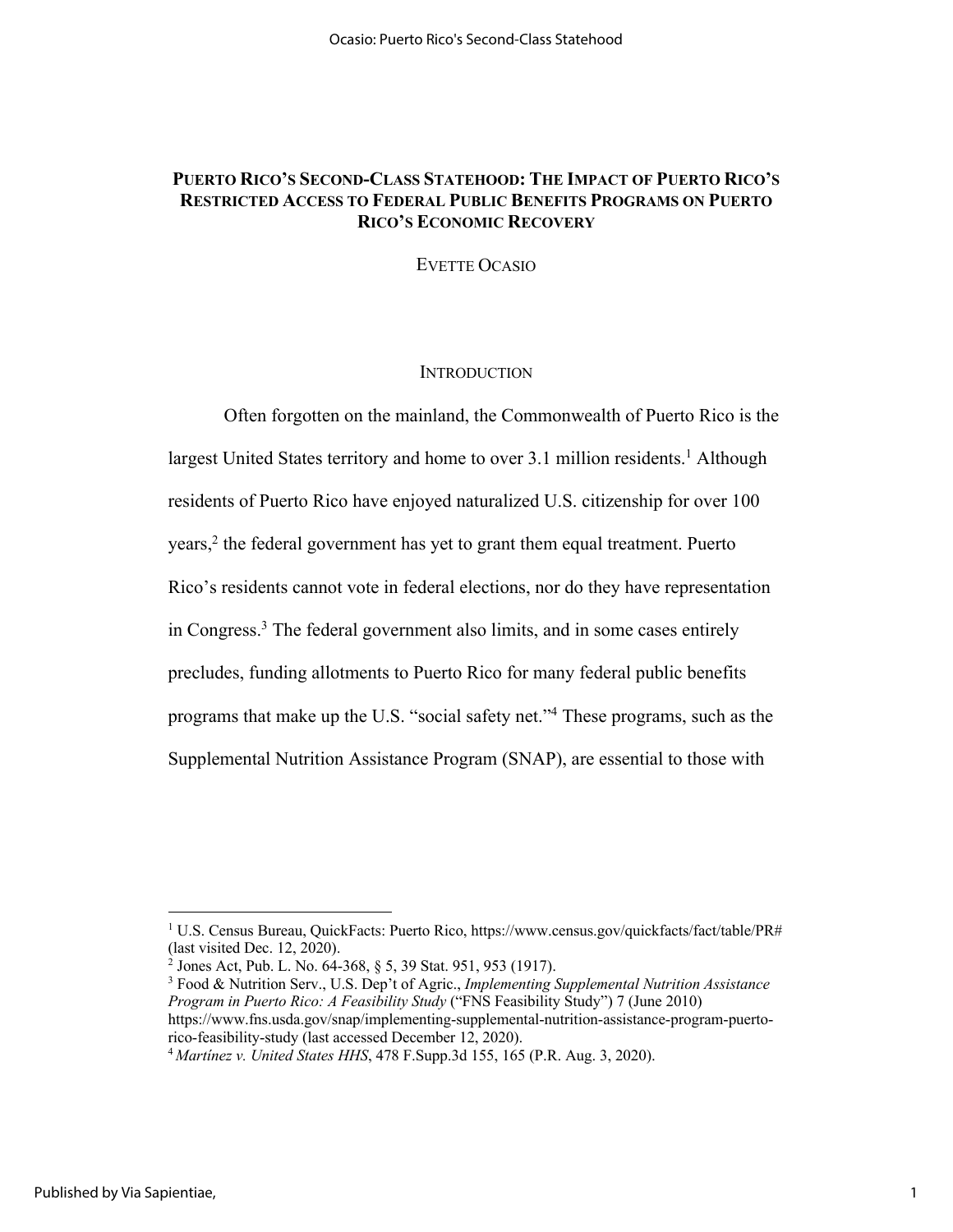low incomes, the elderly, individuals with disabilities, and families with dependent children.5

Puerto Rico has faced over a decade of economic downturn. It has high poverty and unemployment rates and low labor participation rates. Puerto Rico has been marred by public debt, political corruption, mismanagement, national disasters, and inadequate federal assistance. The U.S. entered the Great Recession in December 2007 and recovered by June 2009. <sup>6</sup> In contrast, Puerto Rico's recession began in 2006 but never fully ended. <sup>7</sup> By 2016, the island's \$72 billion debt crisis led the federal government to establish The Financial Oversight and Management Board for Puerto Rico (Oversight Board), to manage the restructuring of Puerto Rico's debt and fiscal planning.<sup>8</sup>

In September 2017, the island was devastated by Hurricanes Irma and Maria, which wiped out the island's electric grid, washed out roadways and bridges, and damaged buildings and residences. <sup>9</sup> The damage to the power grid

<sup>5</sup> Steven Carlson, Dorothy Rosenbaum, Brynne Keith-Jennings, & Catlin Nchako, *SNAP Works for America's Children*, Ctr. On Budget & Policy Priorities, 18 (Sept. 29, 2016); Ctr. On Budget & Policy Priorities, Puerto Rico's Nutrition Assistance Program Helps Seniors (June 2020).

<sup>6</sup> U.S. Gov't Accountability Off., GAO-14-31, *Puerto Rico: Information on How Statehood Would Potentially Affect Selected Federal Programs and Revenue Sources* ("2014 GAO Report") 8 (Mar. 2014).

<sup>7</sup> Brynne Keith-Jennings & Elizabeth Wolkomir, *How Does Household Food Assistance in Puerto Rico Compare to the Rest of the United States?,* Ctr. On Budget & Policy Priorities, 3 (Nov. 3, 2020), https://www.cbpp.org/sites/default/files/atoms/files/11-27-17fa.pdf.

<sup>8</sup> Gillian White, *Puerto Rico's Problems Go Way Beyond Its Debt*, The Atlantic, (July 1, 2016), https://www.theatlantic.com/business/archive/2016/07/puerto-rico-promesa-debt/489797/ (last visited December 12, 2020).

<sup>9</sup> Edwin Melendez & Kathya Severino, *Hurricane Maria: Immediate Impact and Response*, Centro RB2017-02, 4 (Oct 2017).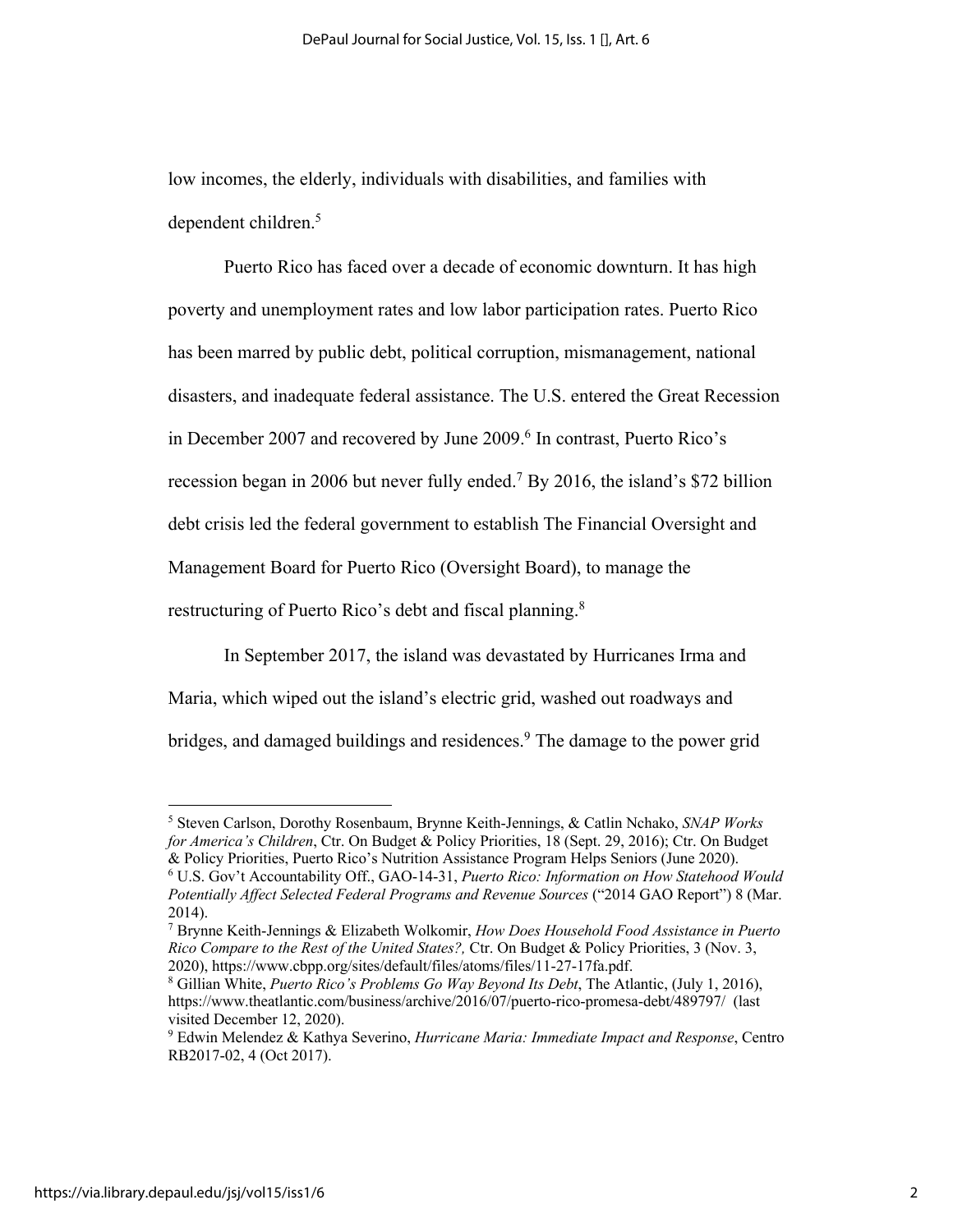from Hurricane Maria led to the largest blackout in U.S. history and the second largest in the world.<sup>10</sup> Specifically, Puerto Ricans were left without electricity in the midst of the Caribbean heat, causing already limited food to spoil, water pumps to fail, and medical equipment, such as dialysis machines, to be unusable.11 Power was finally restored to the whole island after 328 days, but the infrastructure remains vulnerable to this day. <sup>12</sup> Hurricane Maria wiped out 80% of the crop value in Puerto Rico, leading to an estimated \$780 million loss in agriculture yields.<sup>13</sup> The Hurricane's devastation also triggered increased outmigration from Puerto Rico to the mainland U.S., creating lasting effects on the island's ability to recover that are felt today.<sup>14</sup> In 2018 alone, approximately 133,500 Puerto Rican residents left the island, up 36.9% from 2017. 15

In short, the economic downturn in Puerto Rico has been exacerbated by natural disasters. Many of the island's residents need government assistance. Even as Americans, Puerto Rican residents are excluded from federal programs created

<sup>10</sup> Eliza Barclay, et al., *Hurricane Maria: 4 Ways the Storm Changed Puerto Rico and the Rest of America*, Vox, (Sept. 20, 2018), https://www.vox.com/2018/9/20/17871330/hurricane-mariapuerto-rico-damage-death-toll-trump (last visited December 12, 2020).

 $^{11}$  *Id.* <sup>12</sup> *Id.*

<sup>13</sup>Frances Robles and Luis Ferre-Sadurni, *Puerto Rico's Agriculture and Farmers Decimated by Maria*, N.Y. Times, (Sept. 24, 2017), https://www.nytimes.com/2017/09/24/us/puerto-ricohurricane-maria-agriculture-.html (last visited December 12, 2020).

<sup>14</sup> Brian Glassman, *A Third of Movers From Puerto Rico to the Mainland United States Relocated to Florida in 2018*, U.S. Census Bureau, (Sept. 26, 2019),

https://www.census.gov/library/stories/2019/09/puerto-rico-outmigration-increases-povertydeclines.html#:~:text=The%20poverty%20rate%20in%20Puerto,state%20poverty%20rates%20in %202018 (last visited December 12, 2020).

<sup>15</sup> *Id.*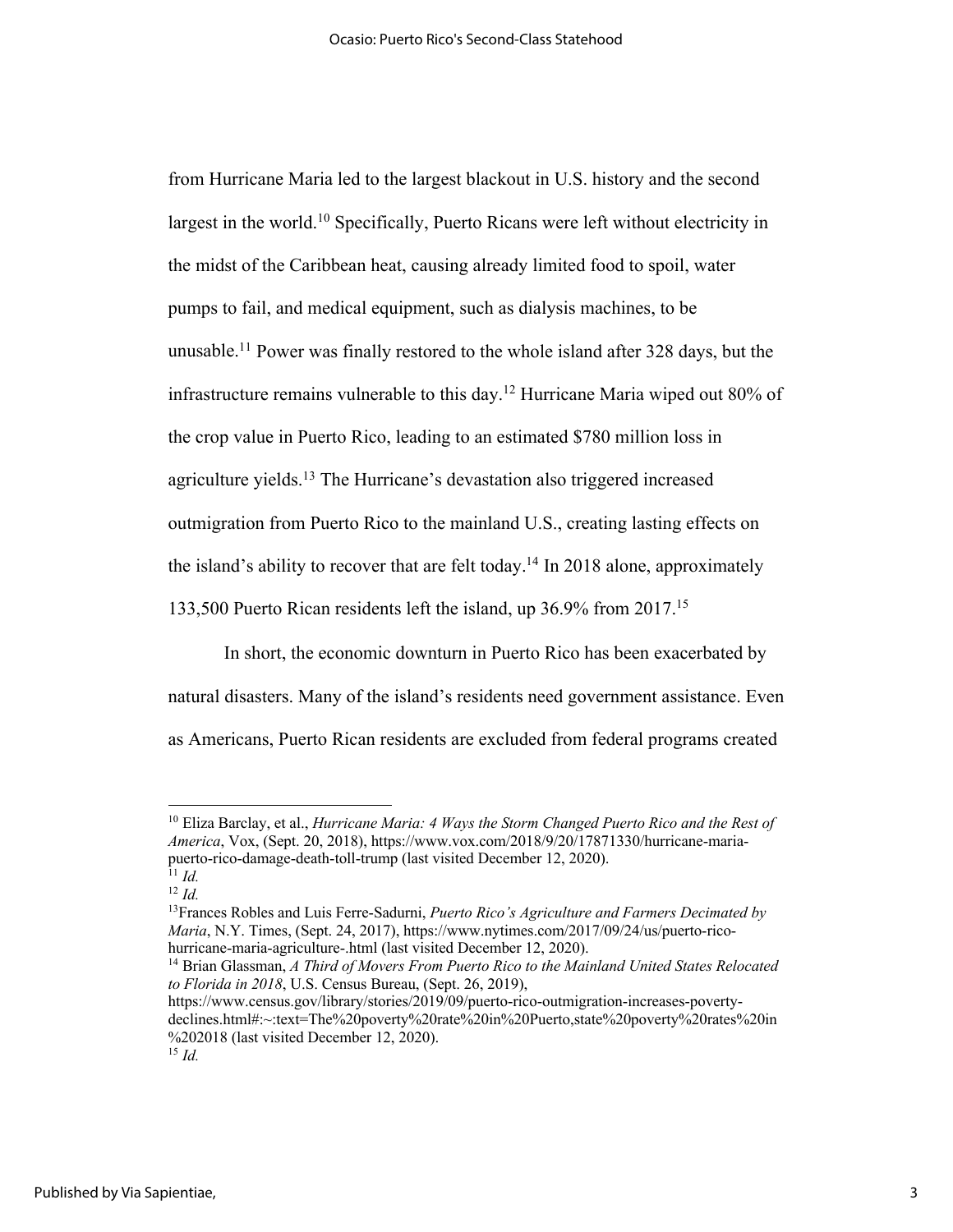for Americans in need: Supplemental Security Income (SSI), SNAP, and Medicare Part D Low-Income Subsidy (LIS).<sup>16</sup>

On April 10, 2020, the First Circuit held that the categorical exclusion of otherwise eligible Puerto Rican residents from SSI violated the Equal Protection Clause of the Fifth Amendment, finding eligibility based on the differentiation in status not to be rationally related to a legitimate government interest.  $^{17}$  The ruling in *Vaello-Madero* guided much of the District Court of Puerto Rico's analysis in *Martínez*, which looked not only at Puerto Rico's access to SSI, but also its access to SNAP and Medicare Part DLIS benefits.18 In *Peña-Martínez*, the Court held it was unconstitutional discrimination to deny eligible residents of Puerto Rico access to SSI, SNAP, and LIS benefits solely due to their residency in Puerto Rico.<sup>19</sup> The District Court declared, "[T]o be blunt, the federal government discriminates against Americans who live in Puerto Rico."20 While both decisions are major victories for Puerto Rican residents, the U.S. government's appeals in *Vaello-Madero* and *Peña-Martínez* are pending before the U.S. Supreme Court and the First Circuit, respectively.

Although restricted access to federal benefits is not the root cause of economic disparity on the island, it has exacerbated the conditions of poverty and

*<sup>16</sup> Martínez v. United States HHS*, 478 F.Supp.3d at 162. 17*United States v. Vaello-Madero,* 956 F.3d 12, 30 (1st Cir. 2020).

<sup>18</sup> *Martínez v. United States HHS*, 478 F.Supp.3d at 171-73.

<sup>19</sup> *Id.* at 185.

<sup>20</sup> *Id.* at 162.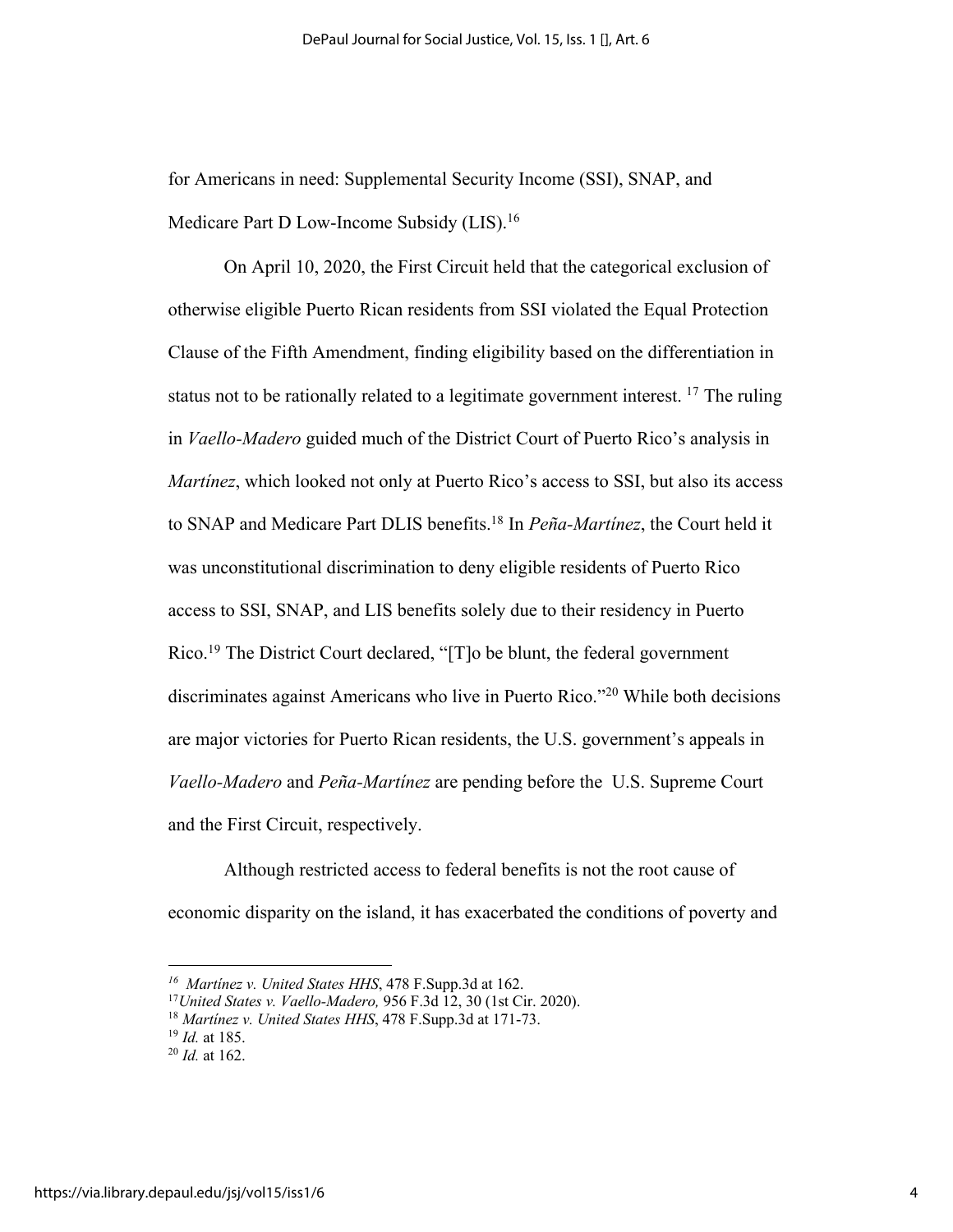hindered its economic recovery. If Puerto Rico is granted the same access to federal funding and federal public benefit programs as states in the mainland are, there would be improved disaster planning, a quicker response for disaster relief, and an increase in economic assistance and work training resources that could bring Puerto Rican residents out of poverty. This paper examines the limited access Puerto Rico's residents have to federal benefits such as SNAP, SSI, and Federal Earned Income Tax Credit (EITC) to determine how these limitations have exacerbated the high poverty rate in Puerto Rico and impacted post-Hurricane Maria relief efforts on the island. Part II briefly discusses the poverty statistics in Puerto Rico pre- and post- Hurricane Maria. Next, Part III identifies the differences between federal public benefits programs implemented in Puerto Rico and the contiguous U.S. Finally, Part IV analyzes how implementing SNAP, Federal EITC, or statehood would improve the economic recovery of the island.

### I. POVERTY STATISTICS IN PUERTO RICO

Although it may seem that Hurricane Maria in September 2017 was the triggering event for Puerto Rico's high poverty rates, the island's struggles originated well before. Looking at data from 2007, the FNS Feasibility Study found that 56.2% of Puerto Rican households lived on incomes at or below 130% of the U.S. poverty guideline, compared to the 20.3% of mainland U.S.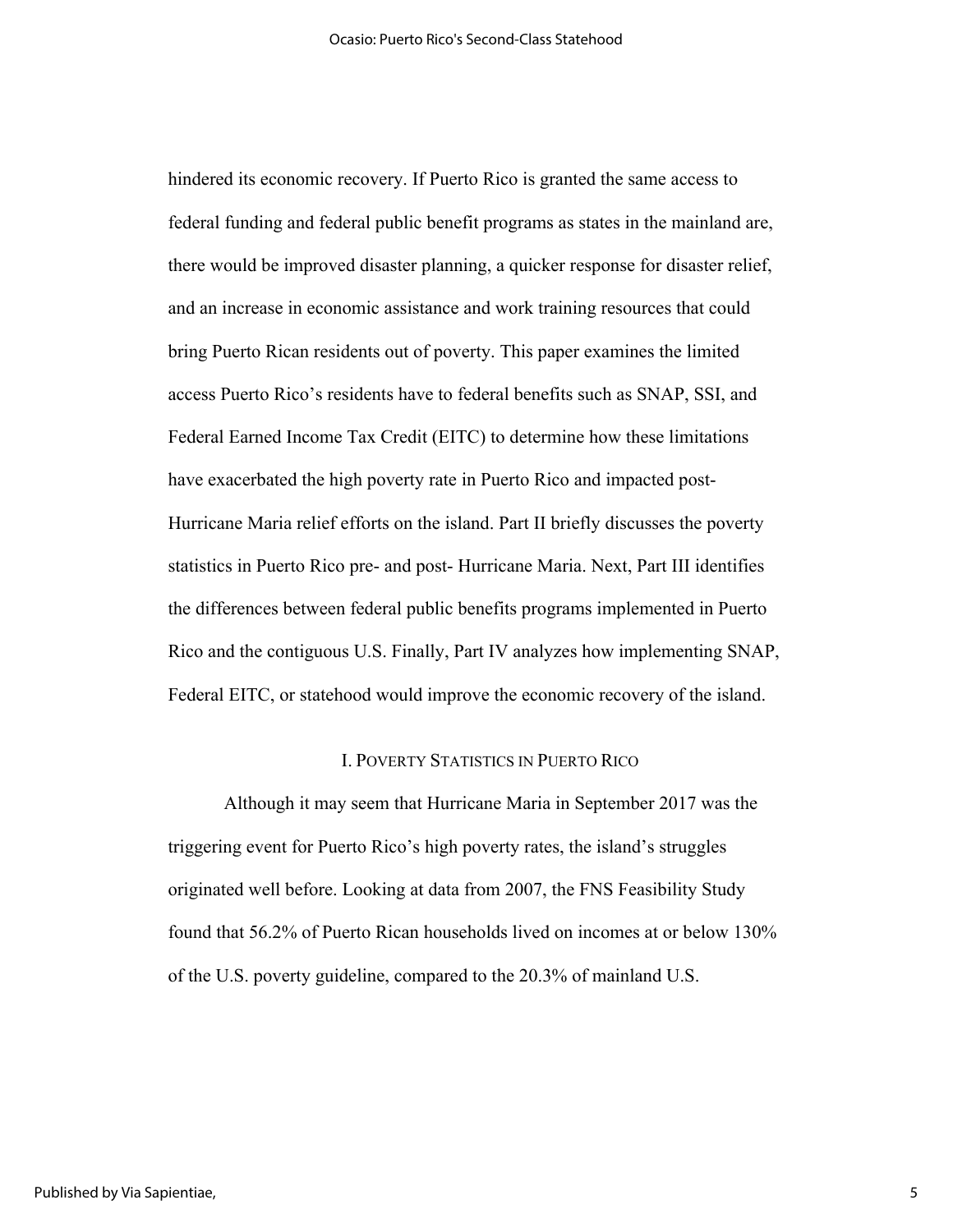households.<sup>21</sup> Puerto Rico's poverty rate in 2018 was 43.1%.<sup>22</sup> In comparison, the U.S. national poverty rate in 2018 was 13.1%, with the poorest state, Mississippi, having the highest rate at 19.7%.<sup>23</sup> Over two-fifths of all Puerto Rican residents lived in poverty in 2018. Data shows 57% of the children in Puerto Rico lived in poverty.24 These high statistics are nothing new for the island.

To put these rates in better context, in 2016, the median household income in the U.S. was  $$57,617<sup>25</sup>$  By contrast, the median household income in Puerto Rico was only \$20,078—half that of Mississippi, whose 2016 median household income was \$41,754.26 When looking at the most recent data from 2019, Puerto Rico's median household income stayed relatively equal at \$20,474, but U.S.'s median household income has risen to \$65,712; even Mississippi's median increased to \$45,792. 27

This income disparity can be partly attributed to higher unemployment rates and lower labor participation rates in Puerto Rico than in the U.S. The labor force participation rate reflects the percentage of adults either working or looking

<sup>21</sup> *FNS Feasibility Study, supra* note 3, at 8.

<sup>22</sup> Glassman, *supra* note 14.

<sup>23</sup> *Id.*

<sup>24</sup> Brynne Keith-Jennings, *Introduction to Puerto Rico's Nutrition Assistance Program*, Ctr. On Budget & Policy Priorities, 3 (Nov. 3, 2020),<br>https://www.cbpp.org/sites/default/files/atoms/files/11-27-17fa.pdf.

<sup>&</sup>lt;sup>25</sup> U.S. Census Bureau, American Community Survey Briefs, *Household Income: 2016* (ACSBR/16-02; Sept. 2017), by Gloria Guzman.

<sup>26</sup> *Id.* at 2.

<sup>27</sup> U.S. Census Bureau, American Community Survey Briefs, *Household Income: 2019* (ACSBR/20- 03; Sept. 2020), by Gloria Guzman.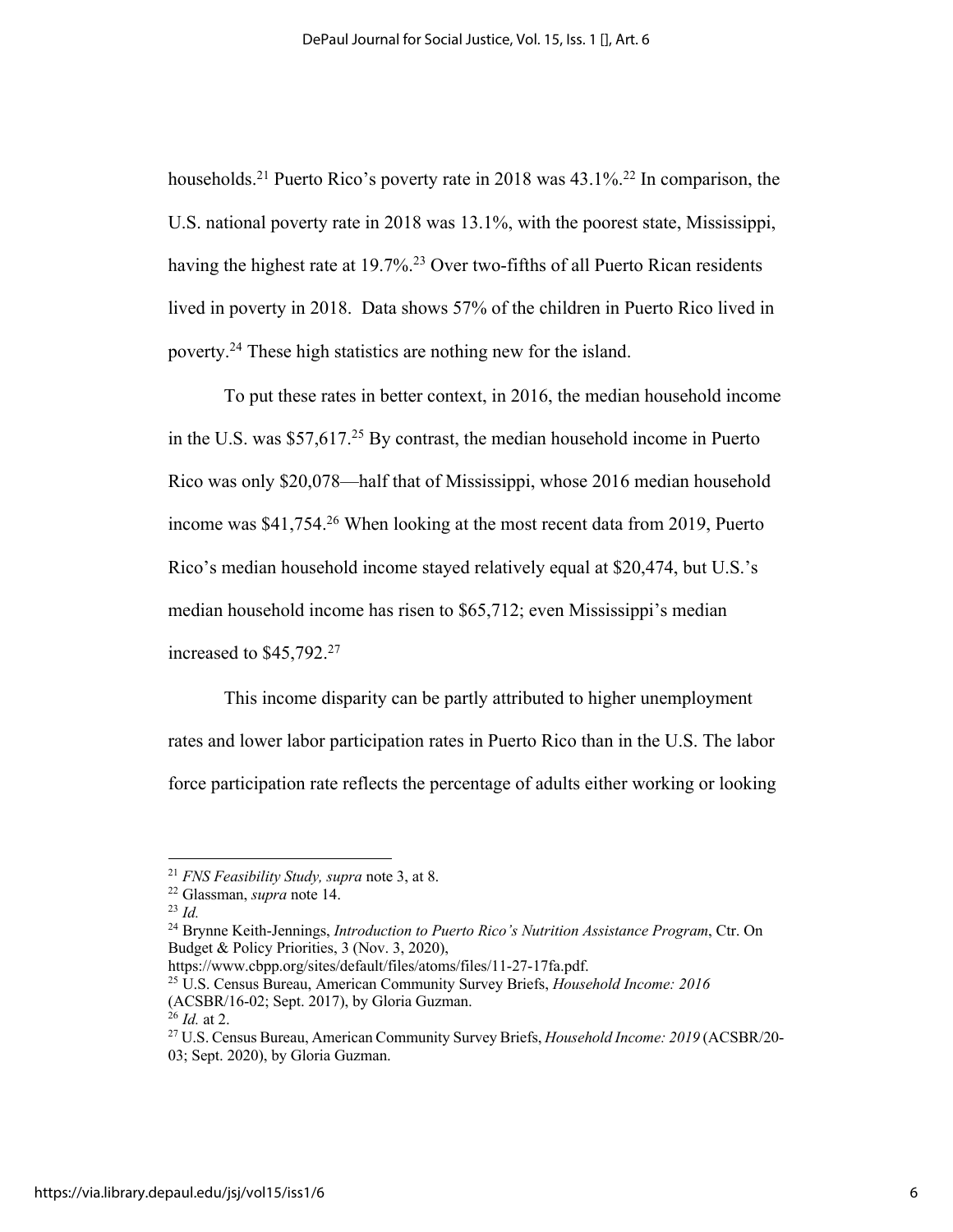for work.<sup>28</sup> A declining labor force participation rate thus reflects a declining workforce because people are either unable or unwilling to work in the current conditions.29 A small labor force means fewer people contributing to the output of goods and services—slowing economic growth for the island.30 It also means a narrower tax base from which the government can draw revenue to fund government programs, eventually leading to higher tax rates.<sup>31</sup> In 2007, the civil labor participation rate of adults in Puerto Rico was 45.9%, compared to 64.7% in the U.S.<sup>32</sup> For the same year, the unemployment rate was  $15\%$  in Puerto Rico, compared to the U.S.'s rate of 6.3%.33 Furthermore, the U.S. Bureau of Labor Statistics has retained data from Puerto Rico as far back as January 1976. <sup>34</sup> Since January 1976, Puerto Rico's unemployment rate only fell below 10% after March 2018, when it reached 9.9%. <sup>35</sup> Prior to that, the unemployment rate in Puerto Rico had been in the double digits.<sup>36</sup>

<sup>28</sup>J ason Bram & Harry Wheeler, *Puerto Rico's Shrinking Labor Force Participation*, Federal Reserve Bank of N.Y., (August 10, 2016) https://libertystreeteconomics.newyorkfed.org/2016/08/puerto-ricos-shrinking-labor-forceparticipation.html (last visited Dec. 14, 2020).

<sup>29</sup> Michael Dotsey, Shigeru Fujita, & Leena Rudanko, *Where Is Everybody? The Shrinking Labor Force Participation Rate*, Federal Reserve Bank of Philadelphia (4th Quarter, 2017). <sup>30</sup> *Id.*

<sup>31</sup> *Id.*

<sup>32</sup> *Id.*

<sup>33</sup> *Id.*

<sup>34</sup> U.S. Dep't of Labor, U.S. Bureau of Labor Statistics. *Puerto Rico Unemployment Statistics* (2021) (Sept. 26, 2021), https://data.bls.gov/pdq/SurveyOutputServlet. <sup>35</sup> *Id.*

<sup>&</sup>lt;sup>36</sup> *Id.* (The unemployment rate only dropped below 10% previously in the months of July 2000 through November 2000, where it hovered at or between 9.7-9.9%.)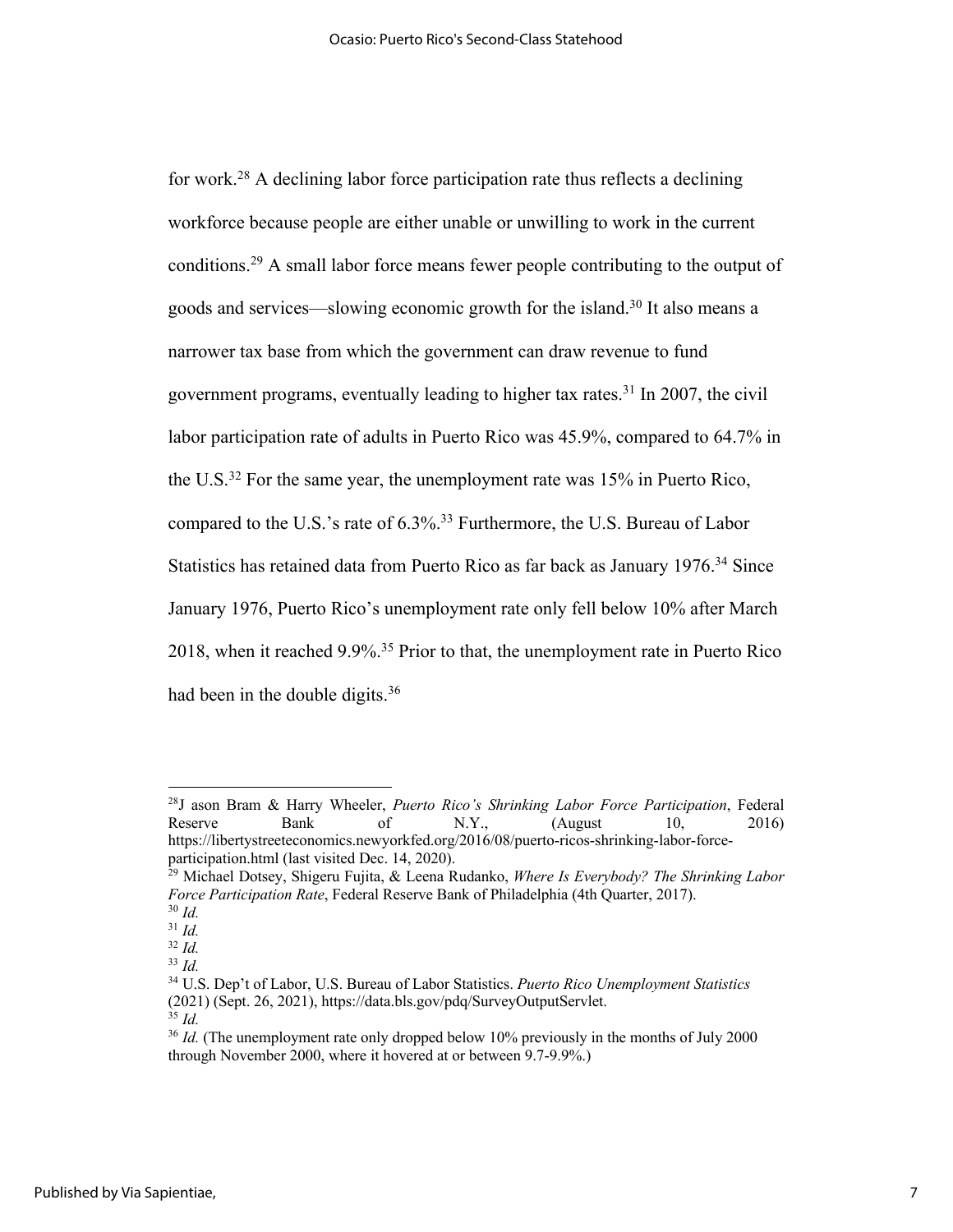Consistently high unemployment rates reflect a lack of jobs available in the formal labor market, but the low labor participation rates can be attributed to a variety of more concerning factors regarding the island's future. In 2016, researchers noted that the size of the labor force declined more sharply than the size of the adult population on the island.<sup>37</sup> The data showed that labor participation rates were not only substantially lower than in the U.S. across all ages, but that they also started dropping off at an earlier age.<sup>38</sup> These trends can be attributed to three factors: a decline in birthrates, outmigration to the mainland U.S., and an aging population.<sup>39</sup>

These conditions contribute to a perpetual cycle of poverty on the island that only increases with every new emergency. A lack of jobs in the formal labor market, a shrinking workforce, and inadequate financial assistance from the government leaves Puerto Ricans unable to meet their immediate financial needs, let alone raise themselves out of poverty without government assistance. Financial independence is especially difficult when so many Puerto Ricans' homes were damaged or destroyed during the hurricanes of 2017. Even if Puerto Rican residents have enough funds saved to scrape by and survive, the economic conditions, as well as the devastating effects of natural disasters on the island,

<sup>37</sup> Bram & Wheeler, *supra* note 39.

<sup>38</sup> *Id.* <sup>39</sup> *Id.*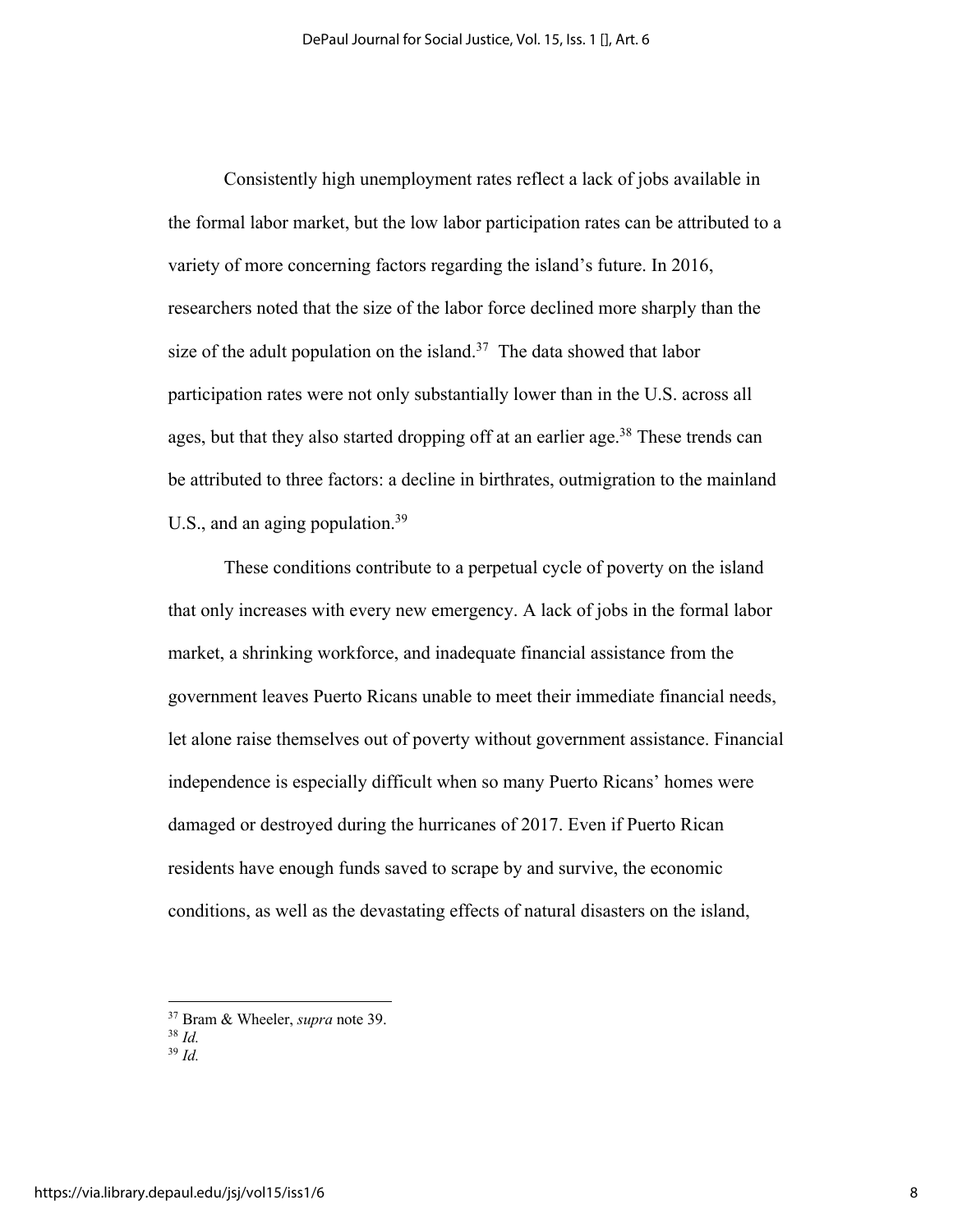hinder them from being able to comfortably care for their children and raise a family.

The overall economic instability of the island is enough to push families to leave what little they have in Puerto Rico to live in the mainland U.S., where they then would have access to resources from the federal, state, and local governments, as well as from non-profits and community or church groups. Hundreds of thousands of Puerto Ricans have left the island in the past decade<sup>40</sup>, including many families with children and young adults, leaving a greater percentage of the aging population on the island.41 Because those who remain have less children and continue to age out of participation in the work force, the labor force participation rate will continue to decline. Unless economic conditions on the island improve in a way that incentivizes young individuals to stay in Puerto Rico and allows them to raise families of their own, anyone who is able will continue to leave the island for better livelihoods elsewhere in the U.S. This will leave Puerto Rico with an ever-shrinking population of only the most economically disadvantaged.

# II. PUERTO RICO'S ACCESS TO FEDERAL PUBLIC BENEFITS PROGRAMS

<sup>40</sup> Matthew Martinez, *Puerto Rico Lost Nearly 12% of Its Population in a Decade*, Population Reference Bureau, (June 25, 2021) https://www.prb.org/articles/puerto-ricos-population-declinedby-12-percent-between-2010-and-2020-where-did-they-go/ (last visited Sept. 26, 2021). <sup>41</sup> Centro Center for Puerto Rican Studies, *Enduring Disasters: Puerto Rico, Three Years After* 

*Hurricane Maria*, (Sept. 2020).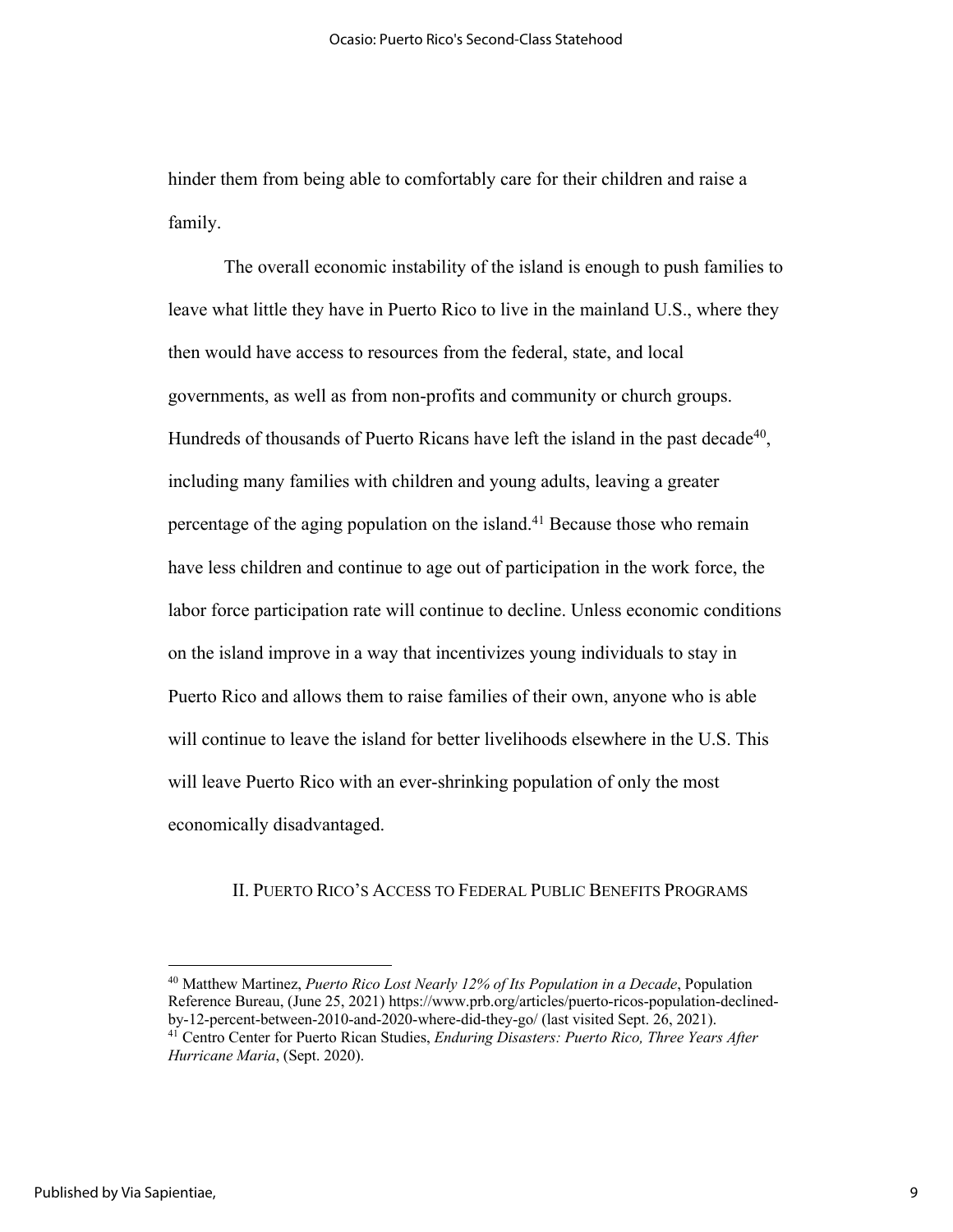As the District Court in *Peña-Martínez* stated, "[d]enying needy U.S. citizens equal access to the SSI, SNAP, and LIS safety nets simply because they reside in Puerto Rico is unconstitutional, [and] a breach of 'our American ideal of fairness.'"42 Puerto Rico's residents are given second-class citizenship by the federal government—they only have access to federal benefits and voting representation if they leave the island permanently for the U.S. mainland. Despite their U.S. citizenship, Puerto Rican residents have no voting representation in Congress to voice their opinions about how programs should be administered to their residents.43 Congress determines Puerto Rico's eligibility for federal programs on a case-by-case basis and further determines whether the federal programs it grants to Puerto Rico are subject to additional funding or eligibility restrictions. 44

This unequal access to government assistance inherently exacerbates the conditions of poverty on the island by incentivizing outmigration. The U.S. federal government never provides enough economic assistance to alleviate conditions of poverty on the island. Instead, it leaves assistance a stone's throw away in Florida. For example, federal Medicaid funding in Puerto Rico is limited by law. Medicaid on the island serves fewer people, covers fewer services, and

<sup>42</sup> *Martínez,* 478 F.Supp.3d at 163-4.

<sup>43</sup> FNS Feasibility Study, *supra* note 3, at 7.

<sup>44</sup> 2014 GAO Report, *supra* note 6, at 7.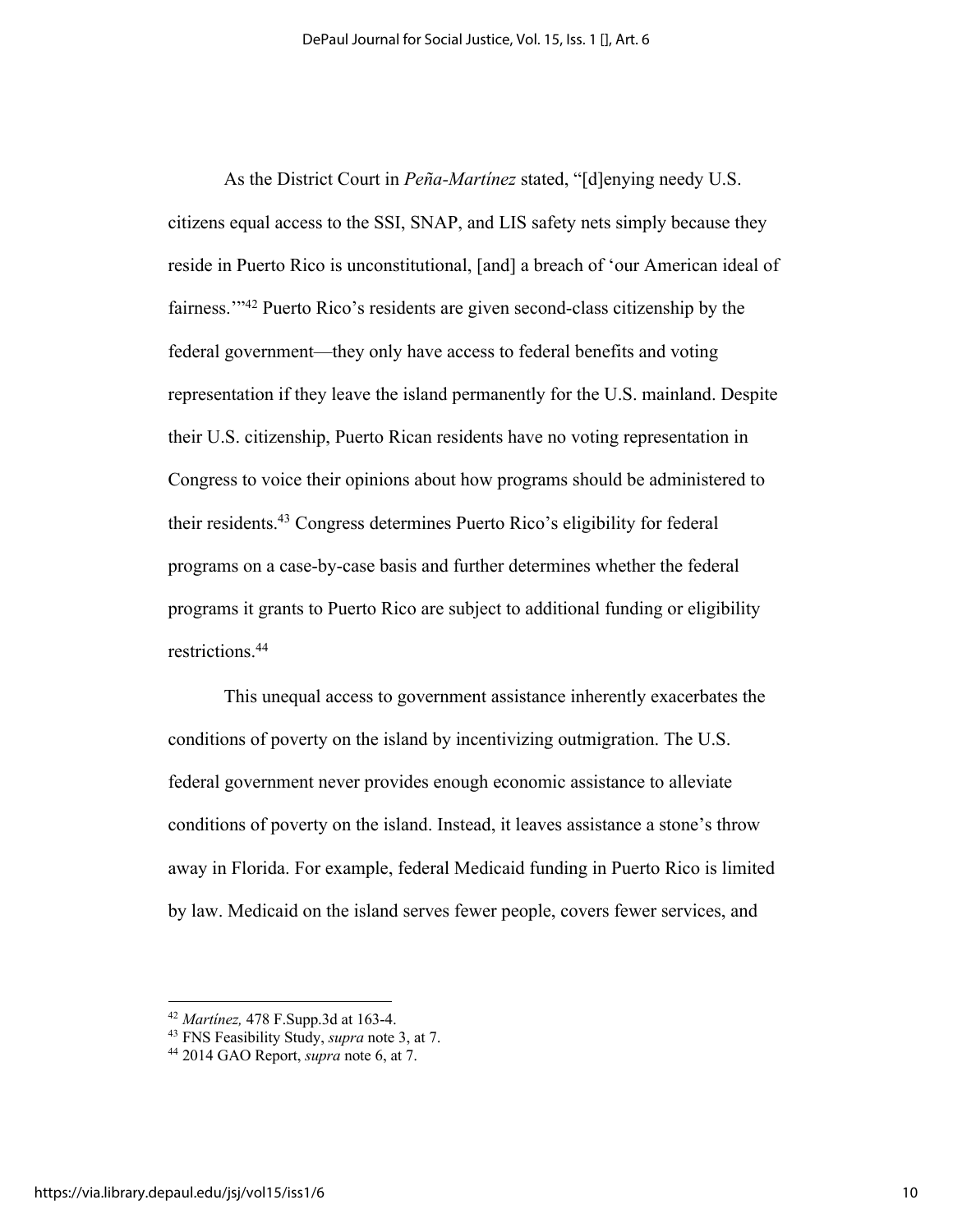pays lower rates to providers than it does in the U.S.<sup>45</sup> Puerto Rico's residents are also ineligible for Medicare Part D LIS benefits, which subsidizes private insurers' prescription drug plans for elderly and disabled Medicare beneficiaries.46 In contrast, a Puerto Rican in Florida would receive, among other forms of aid, expanded SSI benefits and LIS benefits. Expanded access to benefit programs creates a powerful incentive to leave the island and could partially explain why in 2018, one-third of outmigration from Puerto Rico to the U.S. was to Florida.<sup>47</sup> This section will further examine the differences between administration of SSI, SNAP, and Federal EITC in the mainland U.S. and comparable programs in Puerto Rico.

First, SSI provides additional cash income to those who are 65 and older, blind, disabled, or with incomes that fall below a certain level—as long as they live within the U.S., District of Columbia, or the Northern Mariana Islands.<sup>48</sup> Puerto Rico residents are ineligible for SSI. Instead, the territory receives capped funding through a substitute program called Aid to the Aged, Blind, or Disabled (AABD).49 AABD is less funded than SSI and must adjust by requiring higher income and resource thresholds in return for lower monthly benefits. <sup>50</sup> As a result,

<sup>45</sup> Keith-Jennings & Wolkomir, *supra* note 7, at 4.

<sup>46</sup> *Martínez,* 478 F.Supp.3d at 167.

<sup>47</sup> Glassman, *supra* note 12.

<sup>48</sup> *Martínez*, 478 F.Supp.3d at 162.

<sup>49</sup> *Id.* at 165.

<sup>50</sup> *Id.*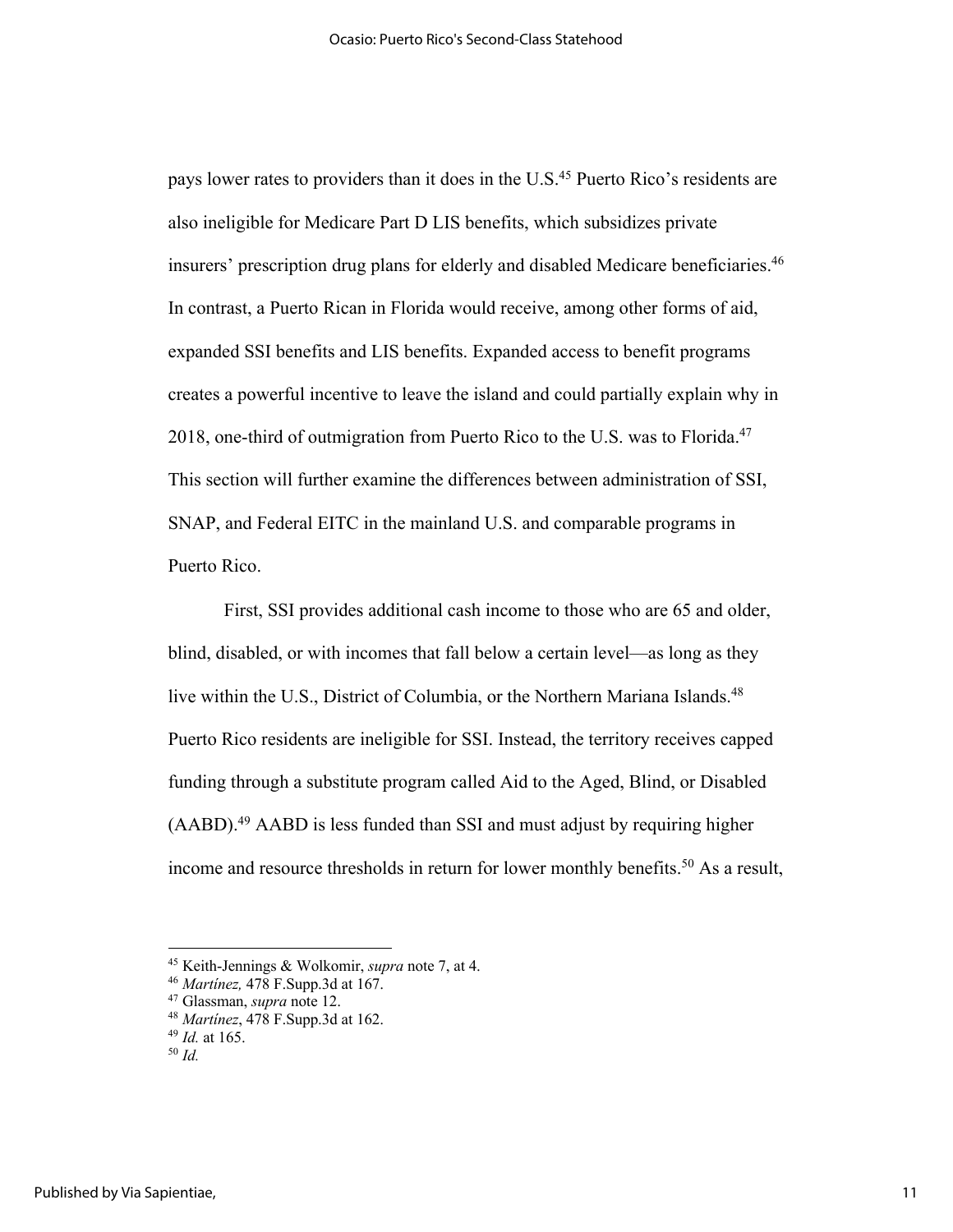many people who would be eligible for SSI in the U.S. are ineligible for AABD. Those who are eligible for AABD receive considerably less than they would on SSI.<sup>51</sup> For comparison, during the 2011 fiscal year, the average AABD monthly payment was \$73.85, while the average monthly SSI payment was \$438.05.<sup>52</sup> If Puerto Rico had been a state in 2011, 305,000 to 354,000 eligible residents could have received SSI, thus expanding access to at least an additional 270,599 residents. <sup>53</sup> In reality, only 34,401 individuals in Puerto Rico were enrolled in the AABD program in 2011.<sup>54</sup>

Next, SNAP (formerly the Food Stamps Program) helps people buy food if their income and assets fall below specified limits.<sup>55</sup> SNAP operates as an entitlement program, allowing it to both serve *all* eligible people who apply and expand (or contract) its assistance to accommodate changing needs and food insecurities. <sup>56</sup> Puerto Rico was originally eligible for food assistance through the Food Stamps Program until President Reagan's Omnibus Budget Reconciliation Act of 1981 replaced it with a block grant funded program called the Nutrition Assistance Program (NAP).<sup>57</sup> Just as with AABD, the limited funding to NAP has forced the program to set stricter eligibility thresholds and lower benefit levels to

<sup>51</sup> *Id.*

<sup>52</sup> *Vaello-Madero,* 956 F.3d at 29.

<sup>53</sup> 2014 GAO Report, *supra* note 6, at 82.

<sup>54</sup> *Id.*

<sup>55</sup> *Martínez*, 478 F.Supp.3d at 166.

<sup>56</sup> Keith-Jennings & Wolkomir, *supra* note 7, at 1.

<sup>57</sup> *Id.* at 2.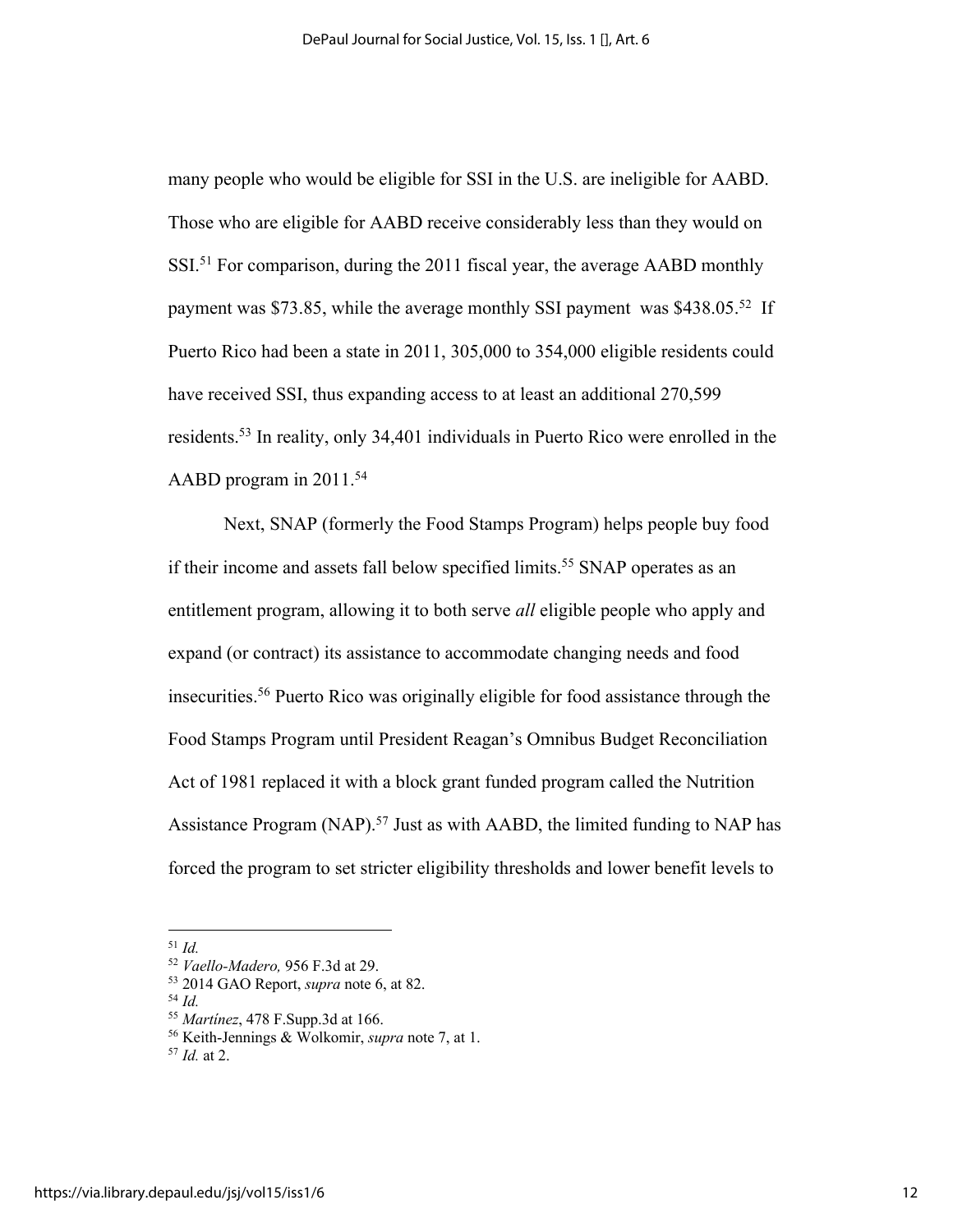stay within its budget.<sup>58</sup> It also means that unlike any resident of the mainland U.S., many eligible residents of Puerto Rico are denied benefits because NAP is not an entitlement program that expands to meet increased needs during economic recessions or natural disasters.<sup>59</sup>

In October 2017, Congress authorized roughly \$1.27 billion in additional NAP funding, which Puerto Rico began using in March 2018.<sup>60</sup> The additional funds allowed Puerto Rico to raise income limits and increase benefits, which modestly increased the number of NAP beneficiaries.<sup>61</sup> Prior to the new funding, a family of three would only be entitled to NAP benefits if its monthly net income was below \$599—leaving many families without aid.<sup>62</sup> With the original block grant funding, that family could only receive a maximum monthly benefit of  $$315<sup>63</sup>$  By raising income levels with the additional funding, a family of three could be eligible for NAP benefits if its monthly net income was below \$1,606, expanding the number of eligible families who receive NAP.<sup>64</sup> That family of three could now receive a maximum monthly benefit of \$511—nearly \$200 more than under the block grant funding. $65$ 

<sup>58</sup> *Id.*

<sup>59</sup> Keith-Jennings, *supra* note 26, at 2.

<sup>60</sup> *Id.* at 7.

<sup>61</sup> *Id.* <sup>62</sup> *Id.*

<sup>63</sup> *Id.*

<sup>64</sup> Keith-Jennings, *supra* note 26, at 7.

<sup>65</sup> *Id.*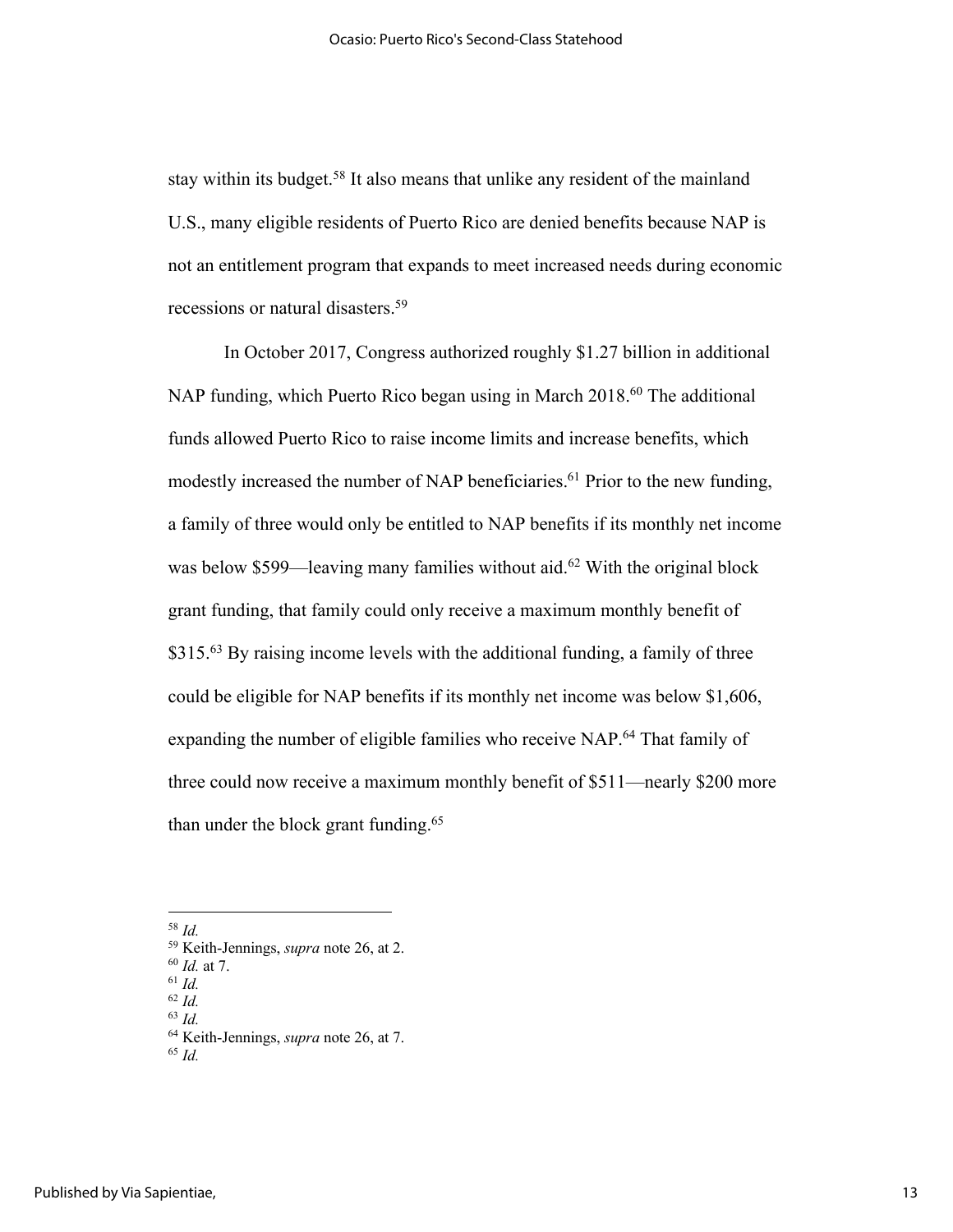After the additional funding ended in March 2019, NAP recipients' benefits were cut to previous levels, but the island kept the higher eligibility levels.66 By June 2019, Congress approved another \$600 million in supplemental funds for NAP; with these new levels, a household of three needed a monthly net income below \$1,706 in order to receive a maximum monthly benefit of \$315 and an additional supplement of  $$98<sup>67</sup>$  In addition, due to COVID-19, Congress approved two additional funding increases totaling roughly \$297 million, which increased NAP participation from 1.3 million residents to 1.5 million and temporarily raised benefits.<sup>68</sup> However, funding was depleted by October 2020, leading to average monthly benefit amounts falling from the supplemental COVID-19 relief levels by about 40 percent. $69$ 

The importance of NAP and food assistance cannot be overstated. In 2018, NAP helped over half of the island's children — about 327,000 children — afford food.70 The same year, over 95% of households with children had a monthly income below the federal poverty line  $(\$20,790$  per year for a family of three).<sup>71</sup> This means *only five percent* of families with children in Puerto Rico had a monthly income above the federal poverty line. Over 82% of households with

<sup>66</sup> *Id.*

<sup>67</sup> Keith Jennings, *supra* note 20 at 4.

<sup>68</sup> *Id.*

<sup>69</sup> *Id.*

<sup>70</sup> Ctr. on Budget & Pol'y Priorities, *The Nutrition Assistance Program Helps Over Half of Puerto Rico's Children*, (June 2020), https://www.cbpp.org/sites/default/files/atoms/files/6-11-20fa2.pdf. 71 *Id.*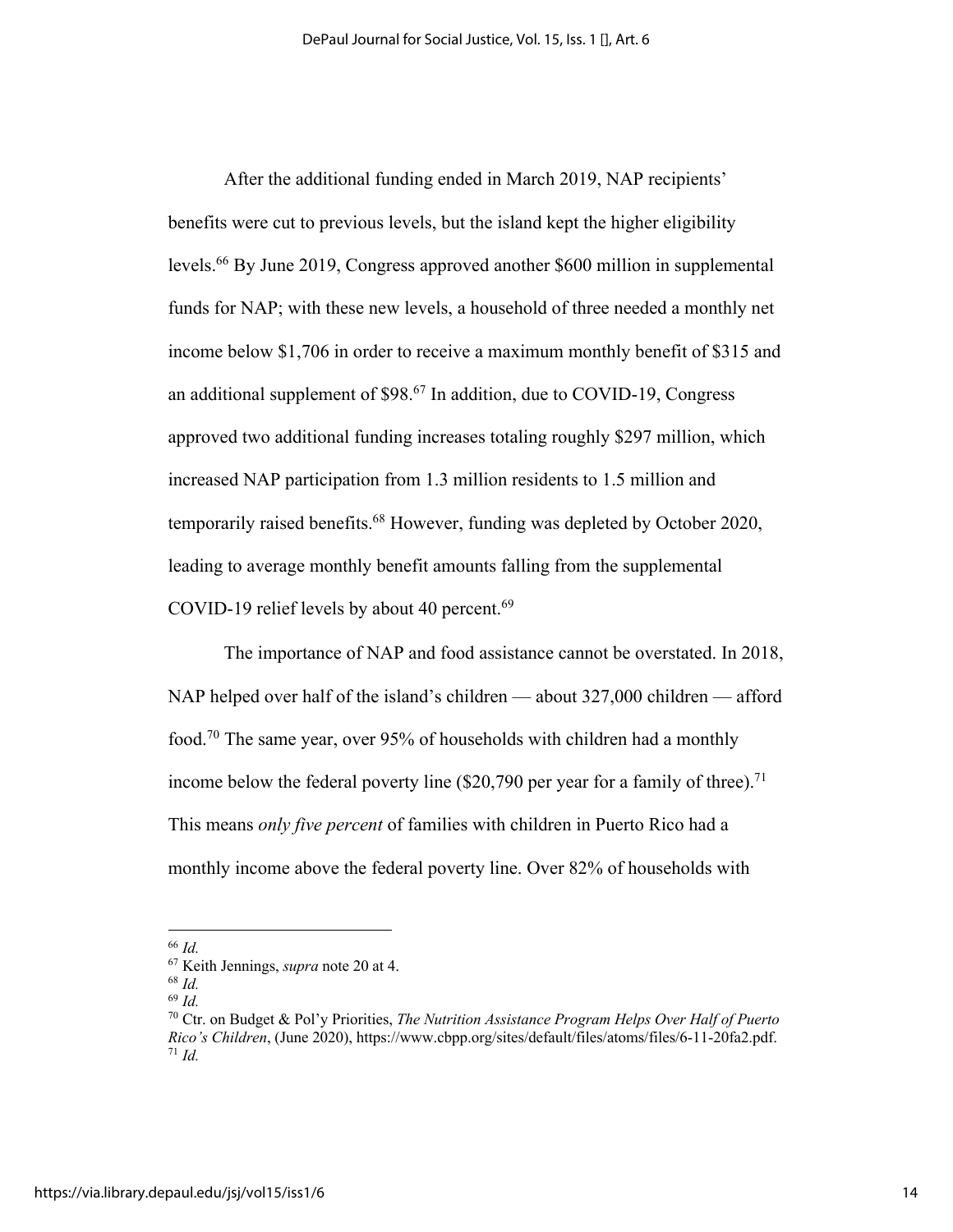children had a monthly income at or below *half* of the federal poverty line (just \$10,395 for a family of three).<sup>72</sup> In fact, more than half of all Puerto Rican households receiving NAP have monthly incomes far below the federal poverty line.<sup>73</sup> For a population faced with such significant levels of poverty, nutrition assistance plays a critical role in helping families survive and remain on the island.

Finally, the federal Earned Income Tax Credit (EITC) was created in 1975, in part to offset the impact of Social Security payroll taxes on low-wage workers.74 EITC is a federal tax credit for low- and moderate- income workers that reduces personal income tax liability and allows low-income tax filers to retain more of their incomes.<sup>75</sup> The amount of a recipient's EITC depends on their income, marital status, and number of children.<sup>76</sup> As the recipient earns income, they receive a corresponding tax credit, and if the EITC exceeds the worker's income tax liability, they will receive the balance as a refund.77 Because a worker's EITC grows as they earn each dollar of income, evidence has shown that the EITC incentivizes work and boosts incomes. <sup>78</sup> As a result, U.S. presidents of

<sup>74</sup> Rosanna Torres & Javier Balmaceda, *Why the Federal Government Should Support Puerto Rico's New EITC*, Ctr. On Budget & Pol'y Priorities, 1 (Nov. 14, 2019)

<sup>72</sup> *Id.*

<sup>73</sup> Keith-Jennings, *supra* note 26, at 7.

https://www.cbpp.org/sites/default/files/atoms/files/11-14-19tax.pdf. 75 Ctr. on Budget & Pol'y Priorities, *The Earned Income Tax Credit*, (Dec. 10, 2019), https://www.cbpp.org/sites/default/files/atoms/files/policybasics-eitc.pdf <sup>76</sup> *Id.*

<sup>77</sup> *Id.*

<sup>78</sup> *Id.*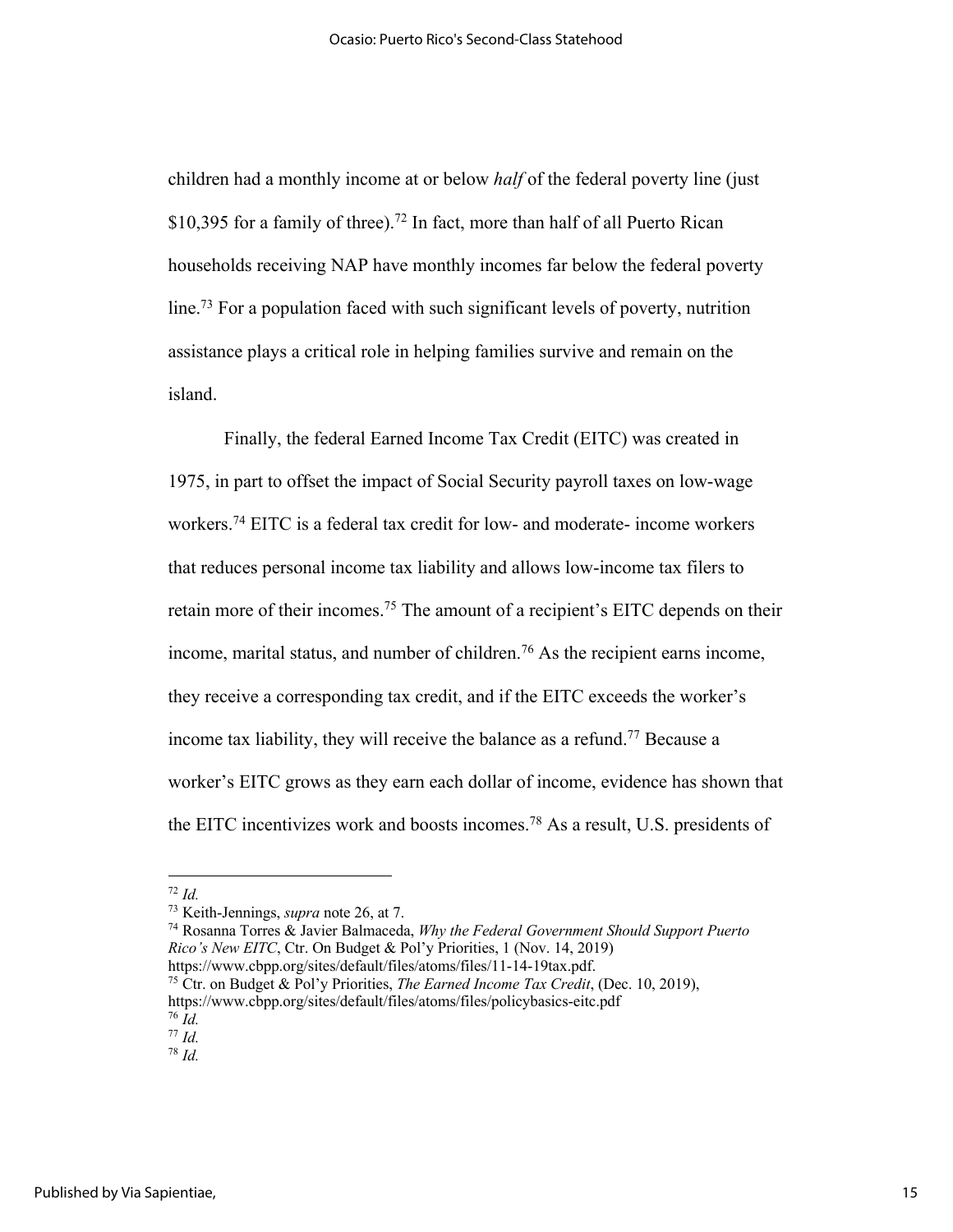both political parties have overseen expansions of the EITC to many more working families.<sup>79</sup> Since 1996, the EITC has lifted 6.5 million people out of poverty—more than any other U.S. anti-poverty initiative.<sup>80</sup> However, none of those millions of people lived in Puerto Rico.<sup>81</sup> Even though Puerto Rican residents pay federal payroll taxes, they are not eligible for federal EITC.<sup>82</sup>

As a result of the EITC's success, 29 states and the District of Columbia created their own state EITCs to further supplement low-income workers' wages.<sup>83</sup> Puerto Rico recently implemented its own EITC in 2019, providing residents with a maximum credit between \$300 to \$2,000, depending on income, marital status, and the number of dependent children.<sup>84</sup> However, as with all other programs, this funding is modest compared to what residents in the U.S. receive under the federal version. In Puerto Rico, a single parent with two children can receive a maximum EITC benefit of \$1,500, but the same family in the U.S. could receive \$5,828 in federal EITC.<sup>85</sup> Thus, even the federal government's most successful anti-poverty measure, which incentivizes work and boosts labor

<sup>79</sup> Torres & Balmaceda, *supra* note 74, at 1.

<sup>80</sup> Fin. Oversight and Mgmt. Board of Puerto Rico, *2020 Fiscal Plan for Puerto Rico* (May 3, 2020), https://www.aafaf.pr.gov/assets/2020-fiscal-plan-may-3-2020.pdf. 81 Keith-Jennings & Wolkomir, *supra* note 5, at 4.

<sup>82</sup> Torres & Balmaceda, *supra* note 74, at 2.

<sup>83</sup> *Id.* at 1.

<sup>84</sup> *Id.* at 2.

<sup>85</sup> *Id.*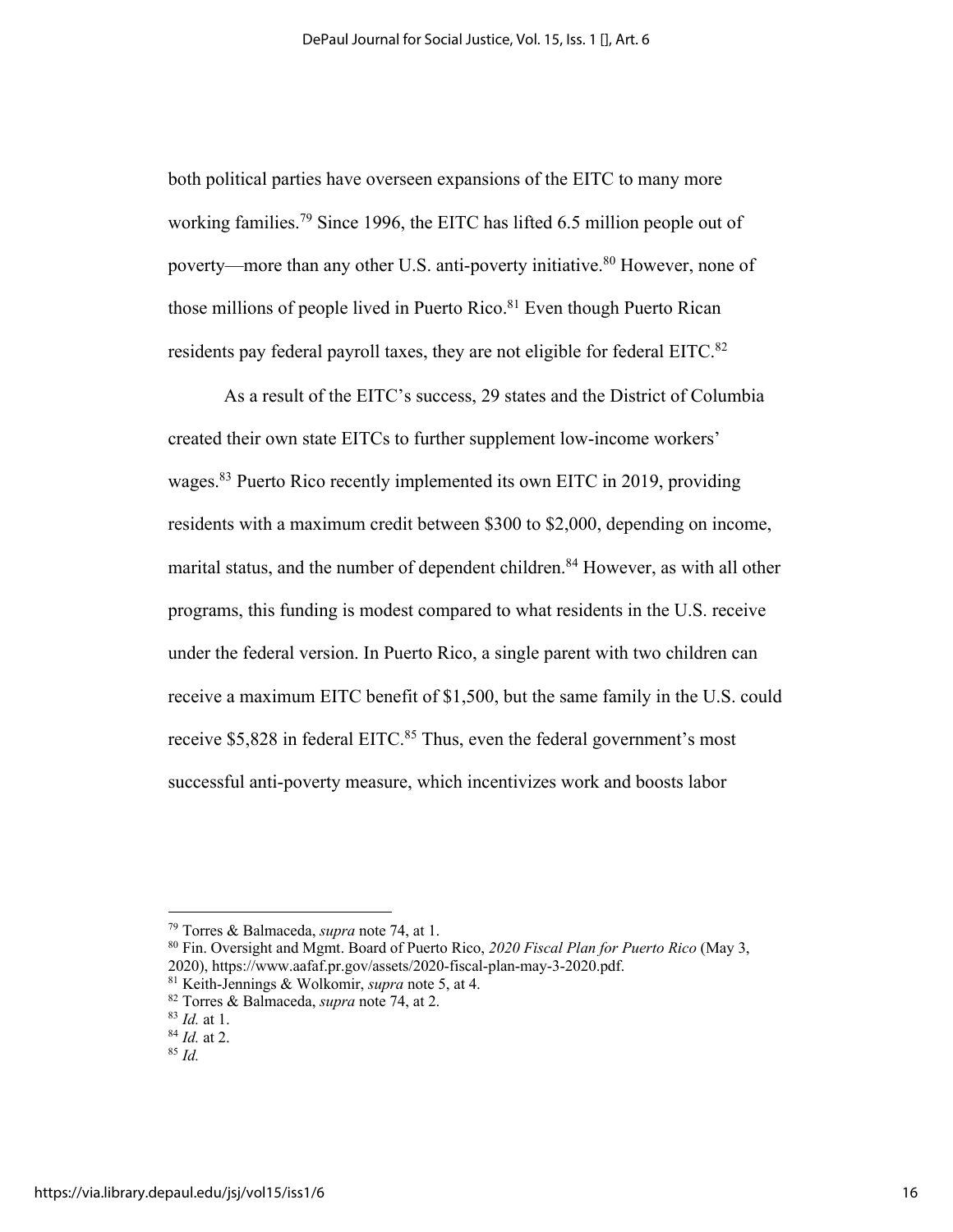participation rates, leaves over a million Americans living in poverty, simply because they reside in Puerto Rico.

# III. HOW IMPLEMENTING FEDERAL PUBLIC BENEFITS PROGRAMS WOULD IMPACT PUERTO RICO

In *Martínez*, the plaintiffs and the federal agencies being sued moved for summary judgment on whether the exclusion of the plaintiffs from SSI, SNAP, and Medicare Part D LIS benefits, based on their residency in Puerto Rico, violated the equal protection component of the Fifth Amendment's Due Process Clause.86 The federal government offered three rationales for opposing Puerto Rico's inclusion in federal public benefits programs: (1) the high cost of extending the programs to Puerto Rico; (2) the disruption the island's economy would suffer from benefits being granted in Puerto Rico; and (3) Puerto Rican residents' exemption from paying federal income tax.<sup>87</sup> For the first proposed rationale, fully implementing many of the federal public benefits programs in Puerto Rico would be expensive, but the Court immediately rejected this argument as an inadequate justification in light of *Vaello-Madero*, <sup>88</sup> which firmly held, "The cost *alone* does not support differentiating individuals."<sup>89</sup> This section

<sup>86</sup> *Martínez,* 478 F.Supp.3d at 164.

<sup>87</sup> *Id.* at 163.

<sup>88</sup> *Id.* at 173.

<sup>89</sup> *Vaello-Madero,* 956 F.3d 12, 29 (1st Cir. 2020) (emphasis in original).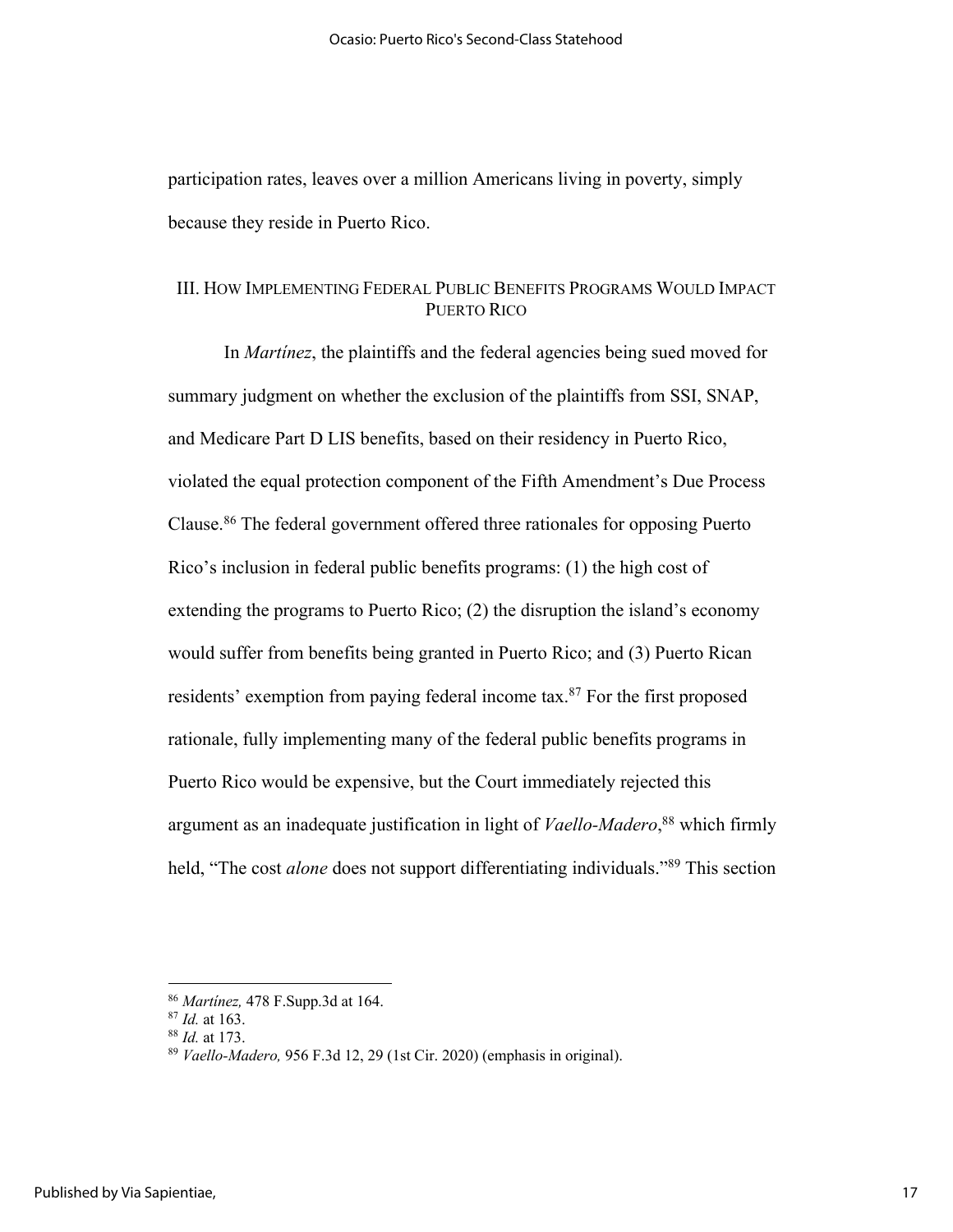will examine the various effects that implementing SSI, SNAP, or statehood may have on Puerto Rico, in light of the government's two remaining rationales.

Regarding the implementation of SSI, the federal government argued in *Martinez* that increasing welfare benefits to Puerto Rico—given the island's already high poverty and unemployment rates—would disincentivize employment in the formal labor force and thus create a disruptive effect on the island's economy.90 However, SSI benefits are only available to low-income individuals who are aged, blind, or disabled—a group that already has low participation rates in the work force. <sup>91</sup> It seems unlikely that eligible SSI recipients alone could produce a noticeable disruption to the island's economy when Puerto Rico has had both a high unemployment rate and low labor participation rate for years. Further, many SSI recipients are unable to work due to age or disability, and those who are looking for work have difficulties entering the formal labor market. The government's contention that Puerto Rican residents should not receive SSI benefits because they do not pay federal income tax fails on the same logic. SSI is a means-tested program only for low-income individuals, meaning that recipients generally do not pay income taxes—even on the mainland—because they earn so little.<sup>92</sup> Instead, the increase in federal fund transfers to the island would provide

<sup>90</sup> *Martínez,* 478 F.Supp.3d at 173.

<sup>91</sup> *Id.* at 173-74.

<sup>92</sup> *Id.* at 175.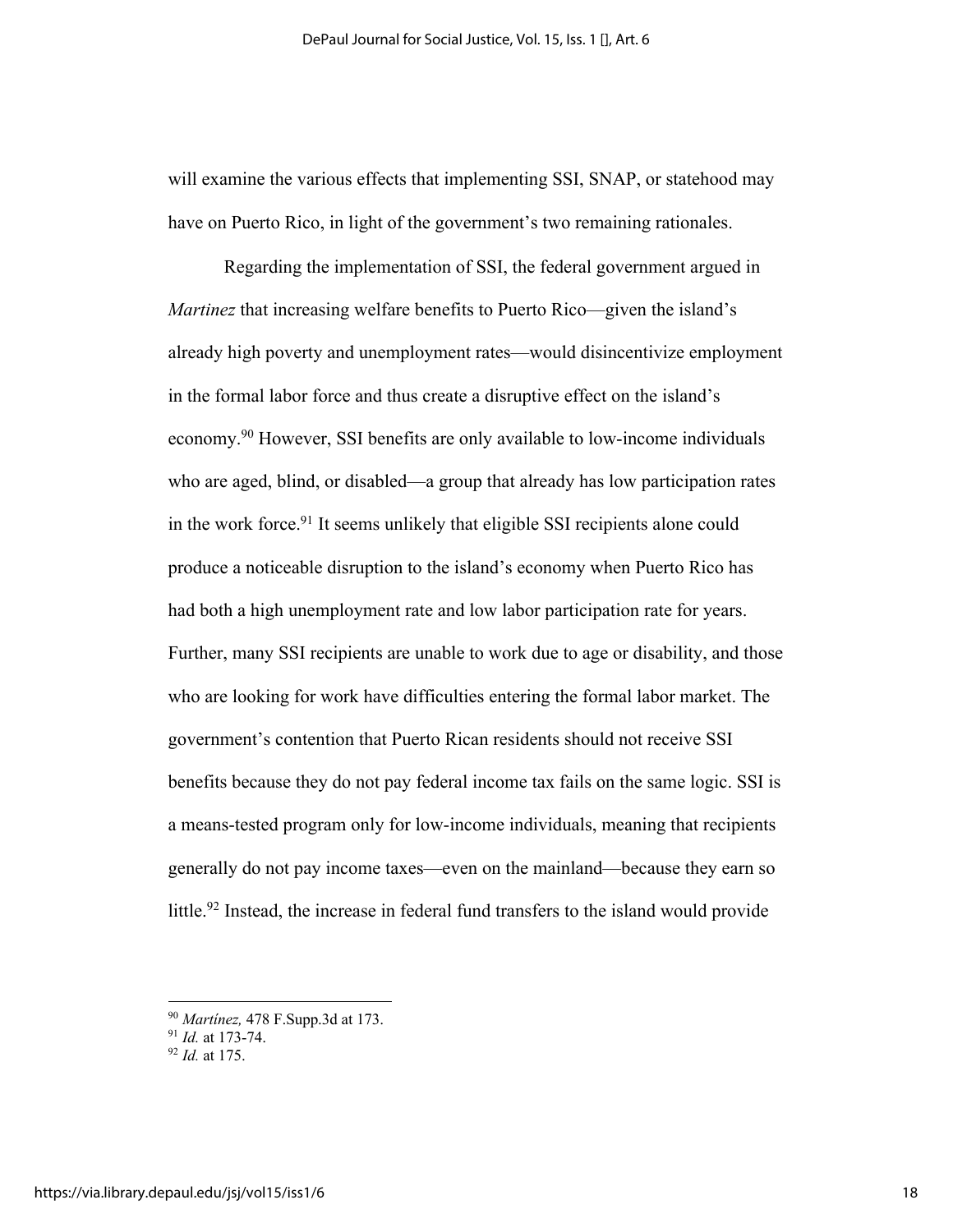significant financial assistance to the poor and stimulate the local economy, since SSI recipients spend their received funds at local stores.

SNAP, like SSI, is also a means-tested program.<sup>93</sup> The same logic that applied to SNAP—many SNAP beneficiaries earn too little to pay federal income taxes—applies here, further undercutting the government's resistance to implement SNAP in Puerto Rico.<sup>94</sup> As SNAP is an entitlement program, even low-income individuals who do not pay federal income taxes are not excluded from receiving SNAP benefits.<sup>95</sup> By contrast, the government's economic disruption theory regarding SNAP seems more rational because a large number of SNAP recipients are made up of the working poor, who could be affected by labor disincentives. However, the increase in supplemental NAP funding after Hurricane Maria, which significantly raised monthly income eligibility levels and benefit amounts, casts doubt on this theory.<sup>96</sup>

The critical flaw in the government's logic is that the SNAP program has work requirements and employment and training programs seeking to combat labor disincentives, while NAP does not.<sup>97</sup> For example, SNAP's limitation on adults (aged 18 to 50) without children from receiving more than three months of SNAP benefits in any 36-month period if they are not employed or in a work or

<sup>93</sup> *Id.* at 177.

<sup>94</sup> *Id*.

<sup>95</sup> *Martínez,* 478 F.Supp.3d at 177-78.

<sup>96</sup> *Id*. at 178. <sup>97</sup> *Id.*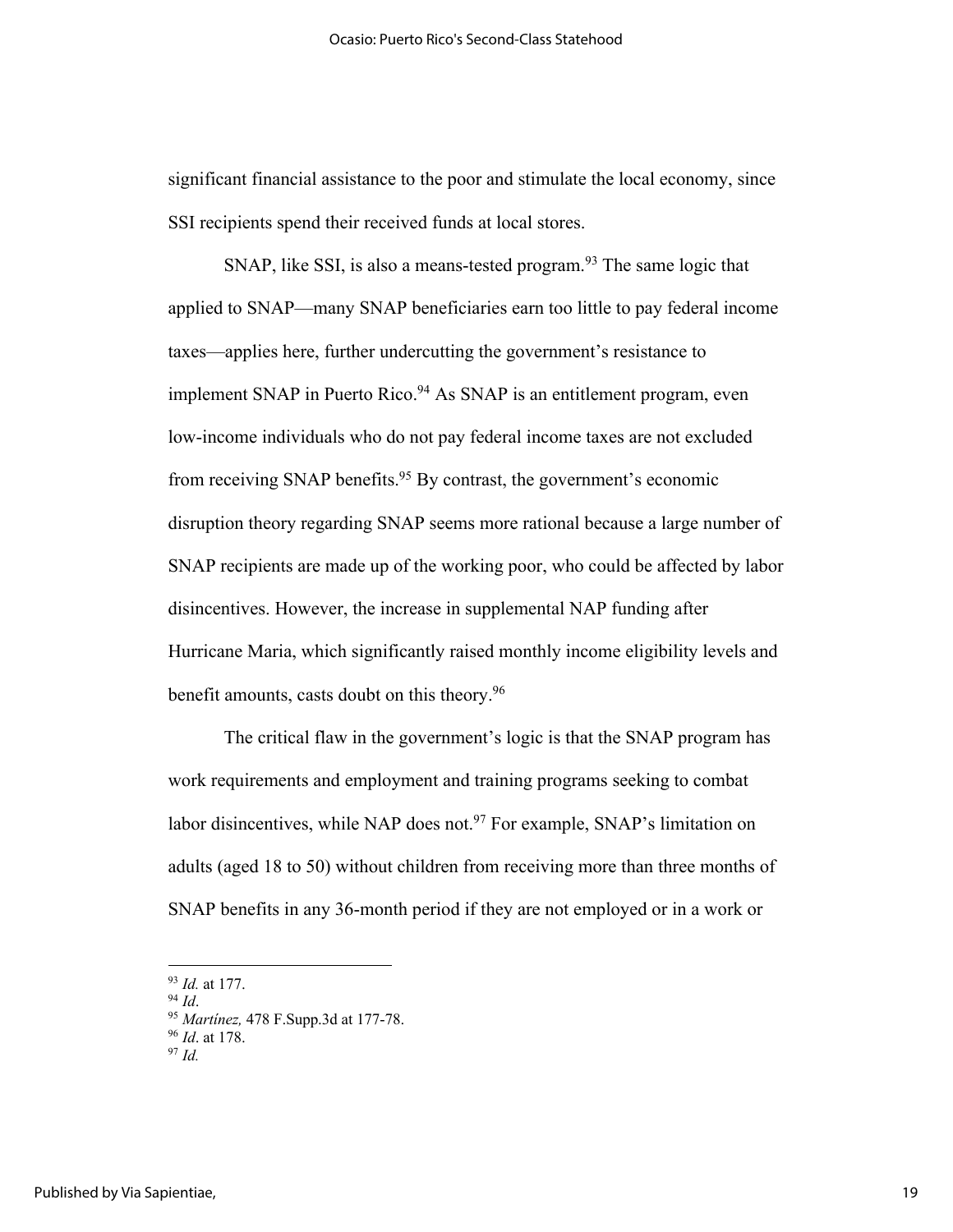training program for at least 20 hours a week is considered one of the harshest rules of SNAP.98 As a result, many recipients' benefits are cut off after three months, irrespective of whether they are searching diligently for a job or willing to participate in a work or training program. <sup>99</sup> In fact, many states have sought to appeal this rule because it is administratively complex, error prone, and undermines states' efforts to design more meaningful work requirements.<sup>100</sup> States can choose to request a waiver from the requirement, which a third of the states have elected to do over the last 20 years.<sup>101</sup> Waivers are granted if states can provide detailed evidence of high unemployment in local areas, either through an insufficient number of jobs in a given geographic area or an unemployment rate of over 10%.102 Although Puerto Rico's unemployment rate was below 10% as of October  $2020^{103}$ , the economic disruption from the global pandemic makes it possible for the island's unemployment rate to rise again; regardless, there is a lack of jobs in many areas of Puerto Rico that will likely make it eligible for a waiver.

Even the Oversight Board's 2020 Fiscal Plan acknowledged that current welfare eligibility programs on the island may disincentivize some residents from

<sup>98</sup> Ed Bolen & Stacy Dean, *Waivers Add Key State Flexibility to SNAP's Three-Month Time Limit*, 1 Ctr. On Budget & Policy Priorities, https://www.cbpp.org/research/food-assistance/waivers-addkey-state-flexibility-to-snaps-three-month-time-limit (last visited Feb. 6, 2018).

<sup>99</sup> *Id.* <sup>100</sup> *Id.*

<sup>101</sup> *Id.* at 2.

<sup>102</sup> *Id.* at 3.

<sup>103</sup> U.S. Dep't of Labor, *supra* note 29.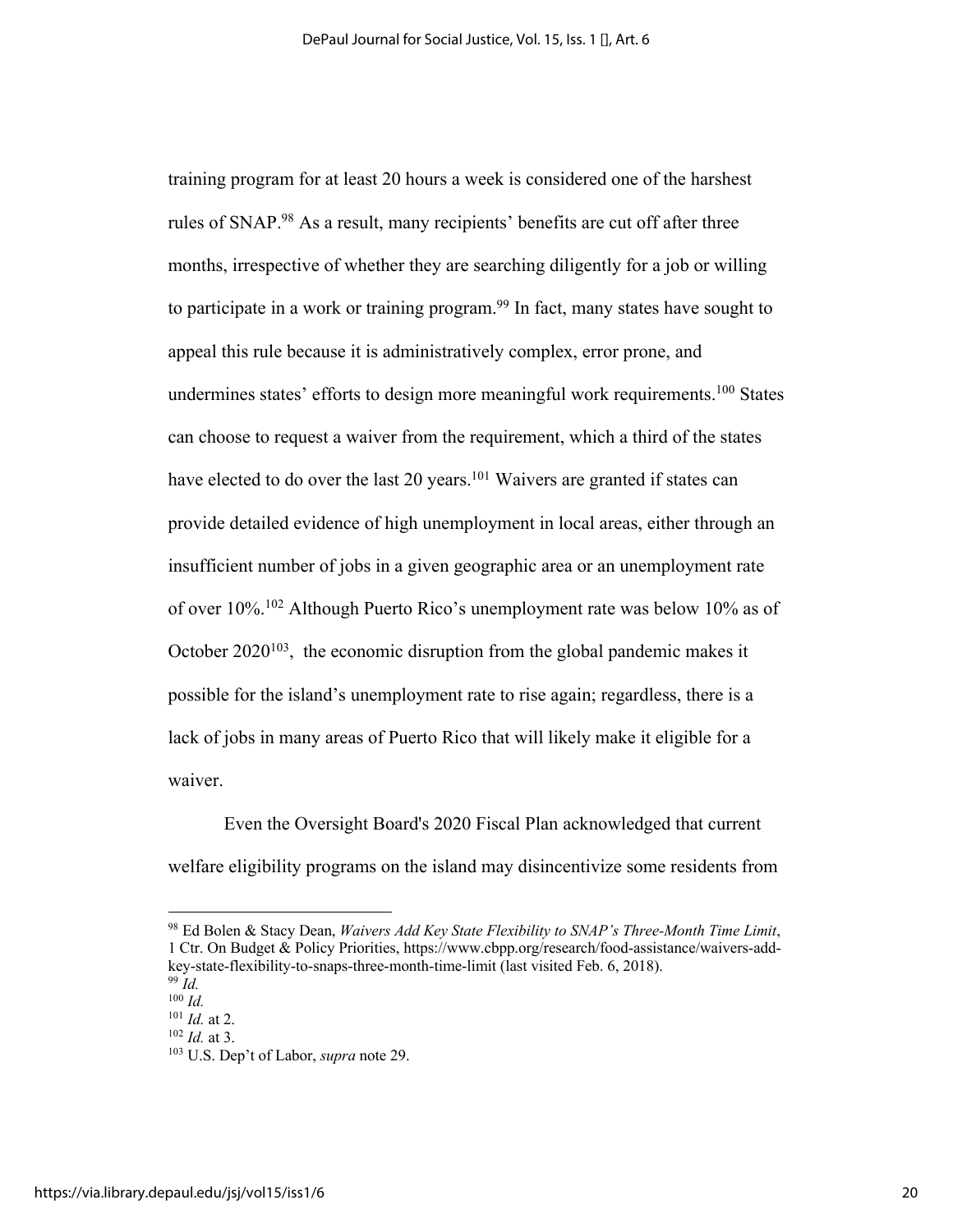working within the formal economy—not because they are unwilling to work, but because welfare ensures sufficient nutritional support, housing, and healthcare.<sup>104</sup> For example, in the case of public housing, a part time minimum wage job could render a beneficiary ineligible.<sup>105</sup> The Oversight Board concedes that the lack of worker training programs and the island's poor education system contribute to the low labor participation rate on the island.<sup>106</sup> Additionally, the Board identified many other structural barriers to employment on the island, including transportation, childcare, and mental health-related issues caused by years of traumatic natural disasters and health crises.<sup>107</sup> The Oversight Board recommended that Puerto Rico introduce a work/volunteer requirement to NAP. The Puerto Rican government estimates the change will not have any positive effects until the end of a four-year implementation period and has not made any progress in implementing this requirement. 108

In summary, the federal government's argument that implementing SNAP in Puerto Rico would disrupt the local economy by disincentivizing labor fails to take into consideration Puerto Rico's current economic state: ,its lack of jobs in the formal economy, low labor participation rates, and structural barriers to employment. SNAP can also implement work requirements and provide funding

<sup>104</sup> 2020 Fiscal Plan, *supra* note 83, at 79.

<sup>105</sup> *Id.*

<sup>106</sup> *Id.*

<sup>107</sup> 2020 Fiscal Plan, *supra* note 83, at 89.

<sup>108</sup> *Id.* at 83.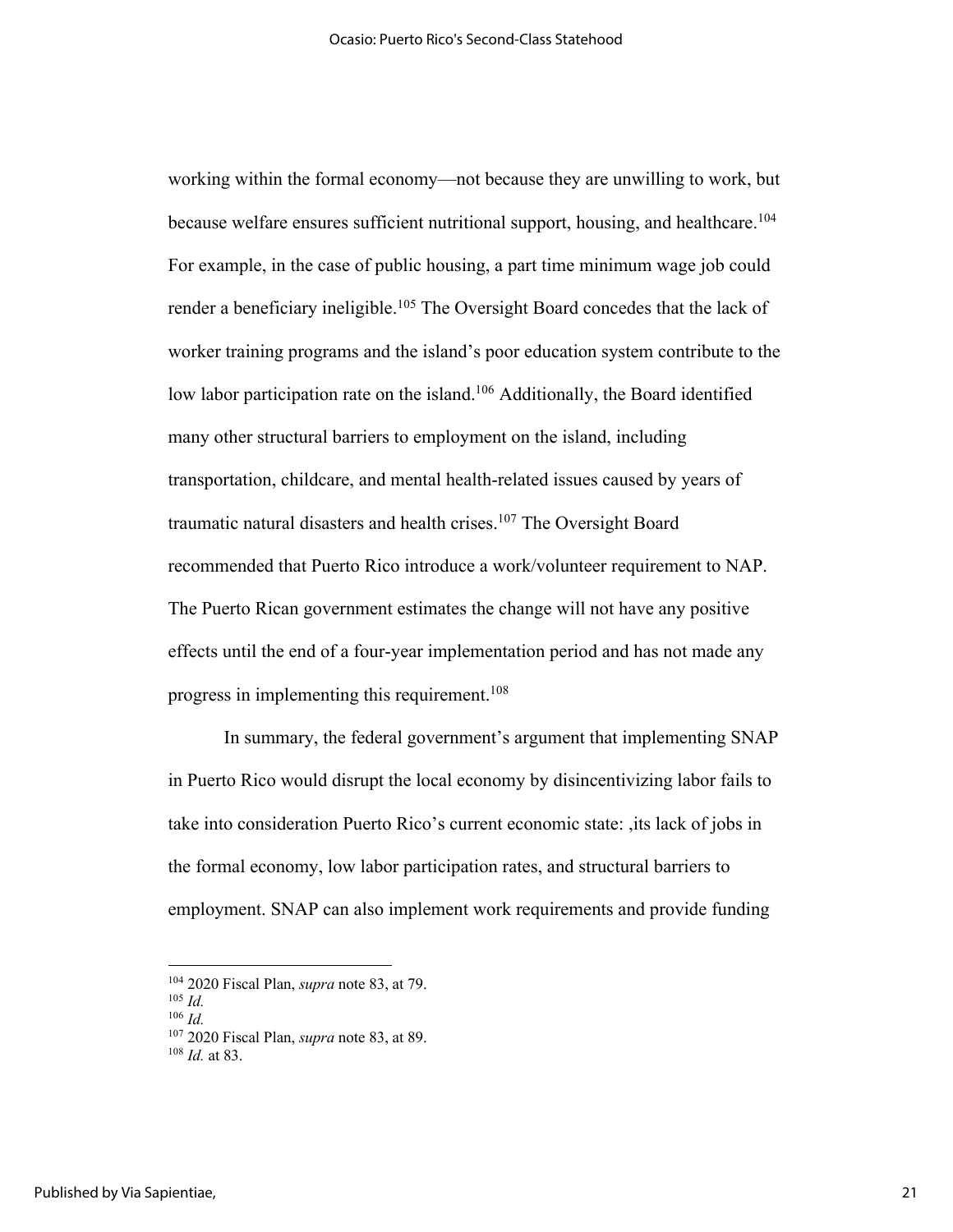for work and training programs that could help combat labor disincentives. Puerto Rico could then request waivers to give it time to generate an employment and training plan with the influx of federal funds. Furthermore, the waivers would only apply until Puerto Rico had enough jobs or a low enough unemployment rate, thus further limiting any labor disincentives.

Implementing SNAP in Puerto Rico would significantly improve natural disaster relief efforts. In a 2019 audit report, after Hurricanes Irma and Maria, the Office of the Inspector General (OIG) for the U.S. Department of Agriculture reviewed the Food and Nutrition Service (FNS)'s supplemental funding to NAP and found several deficiencies that could be improved by a transition to SNAP.109 If Puerto Rico had used SNAP prior to the hurricanes, the island could have requested and operated a Disaster SNAP (D-SNAP), intended to respond to the expanding need following a natural disaster, which would have provided a full month's benefit allotment to households that may not normally have qualified for SNAP. <sup>110</sup> Without D-SNAP, Puerto Rico must rely on Congress to pass disaster relief legislation that authorizes funding for additional benefits in the wake of a natural disaster. <sup>111</sup> The FNS and Puerto Rico's Administration of Socioeconomic Development of the Family (ADSEF) must complete the grant cooperative

<sup>109</sup> Off. of Inspector General, U.S. Dep't of Agriculture, Audit Report 27702-0001-22, *Review of FNS' Nutrition Assistance Program Disaster Funding to Puerto Rico as a Result of Hurricanes Irma and Maria* (2019). <sup>110</sup> *Id.* at 2.

 $111$  *Id.* at 6.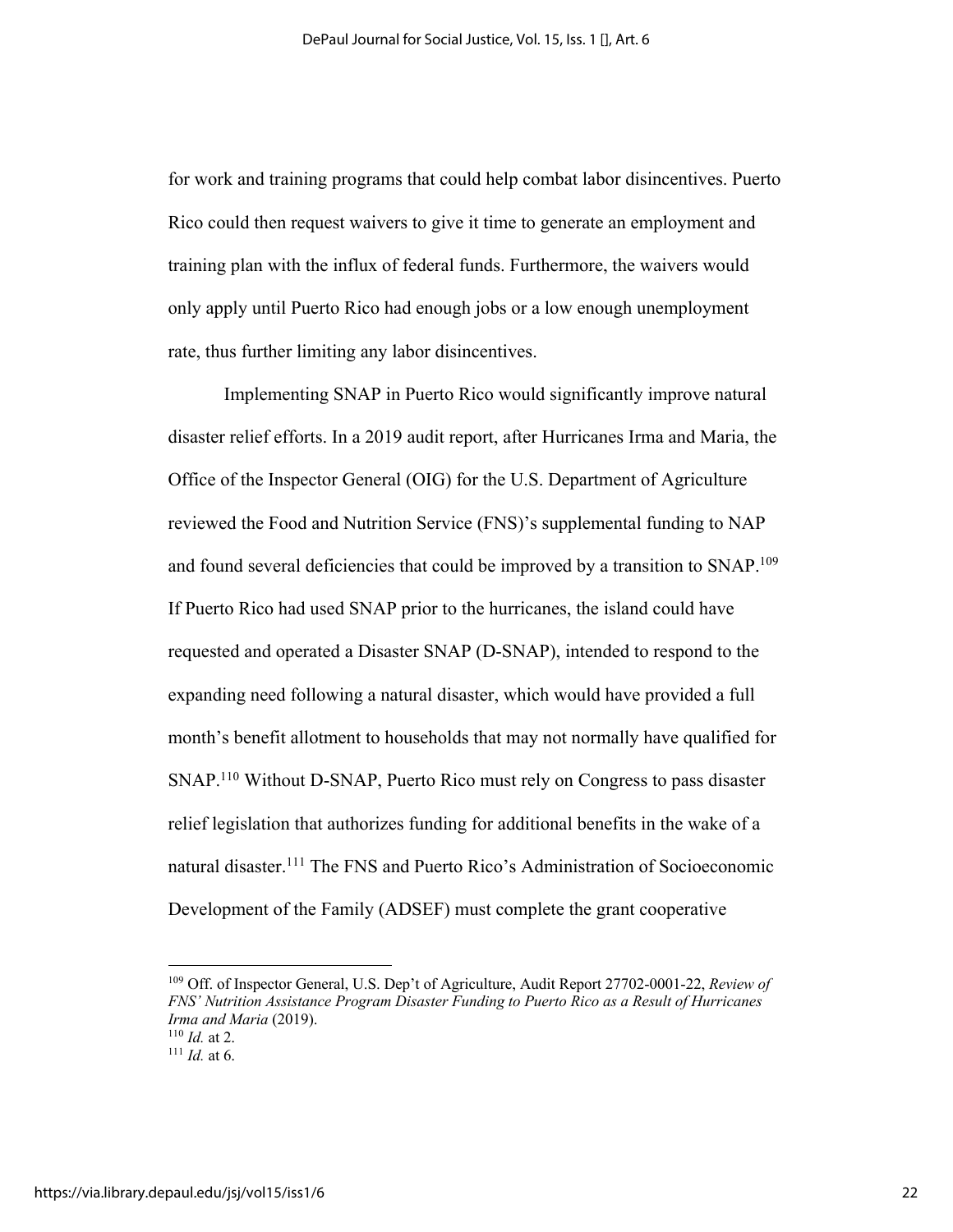agreement and the internal control plan.<sup>112</sup> ADSEF must then develop and submit a comprehensive plan for how to spend the additional funding, a communications plan, and a regional impact plan for approval—all while operating in disastrous conditions. 113 The OIG audit report found that because of this process, emergency nutrition assistance funding did not reach Puerto Rico until six months after Hurricane Maria.114 In comparison, the U.S. Virgin Islands utilized D-SNAP and received aid 47 days after Hurricane Maria.<sup>115</sup> Without authority under D-SNAP, Puerto Rico is unable to effectively plan how to distribute emergency funding prior to a natural disaster because it does not know when it will receive funding, how much funding will be granted, or what requirements will be tied to the funds.116 Implementing SNAP would grant Puerto Rico permanent statutory authority to operate D-SNAP, eliminate these planning and approval hurdles, and ultimately lead to faster aid in the wake of a natural disaster.

<sup>112</sup> Off. of Inspector General, U.S. Dep't of Agriculture, Audit Report 27702-0001-22,6 *Review of FNS' Nutrition Assistance Program Disaster Funding to Puerto Rico as a Result of Hurricanes Irma and Maria* (2019).

<sup>113</sup> *Id.*

<sup>114</sup> *Id.* at 7.

<sup>115</sup> *Id.*

<sup>116</sup> Off. of Inspector General, U.S. Dep't of Agriculture, Audit Report 27702-0001-22,5-6 *Review of FNS' Nutrition Assistance Program Disaster Funding to Puerto Rico as a Result of Hurricanes Irma and Maria* (2019). (FNS and ADSEF had developed a comprehensive disaster plan prior to the 2017 Hurricanes, outlining how it would utilize emergency funding like D-SNAP, which provides a small amount of funding over a short timeframe. However, Congress approved a much larger amount of funding meant to be distributed over a 2-year period compared to what is granted under D-SNAP, requiring ADSEF to develop a new comprehensive plan accounting for these factors.)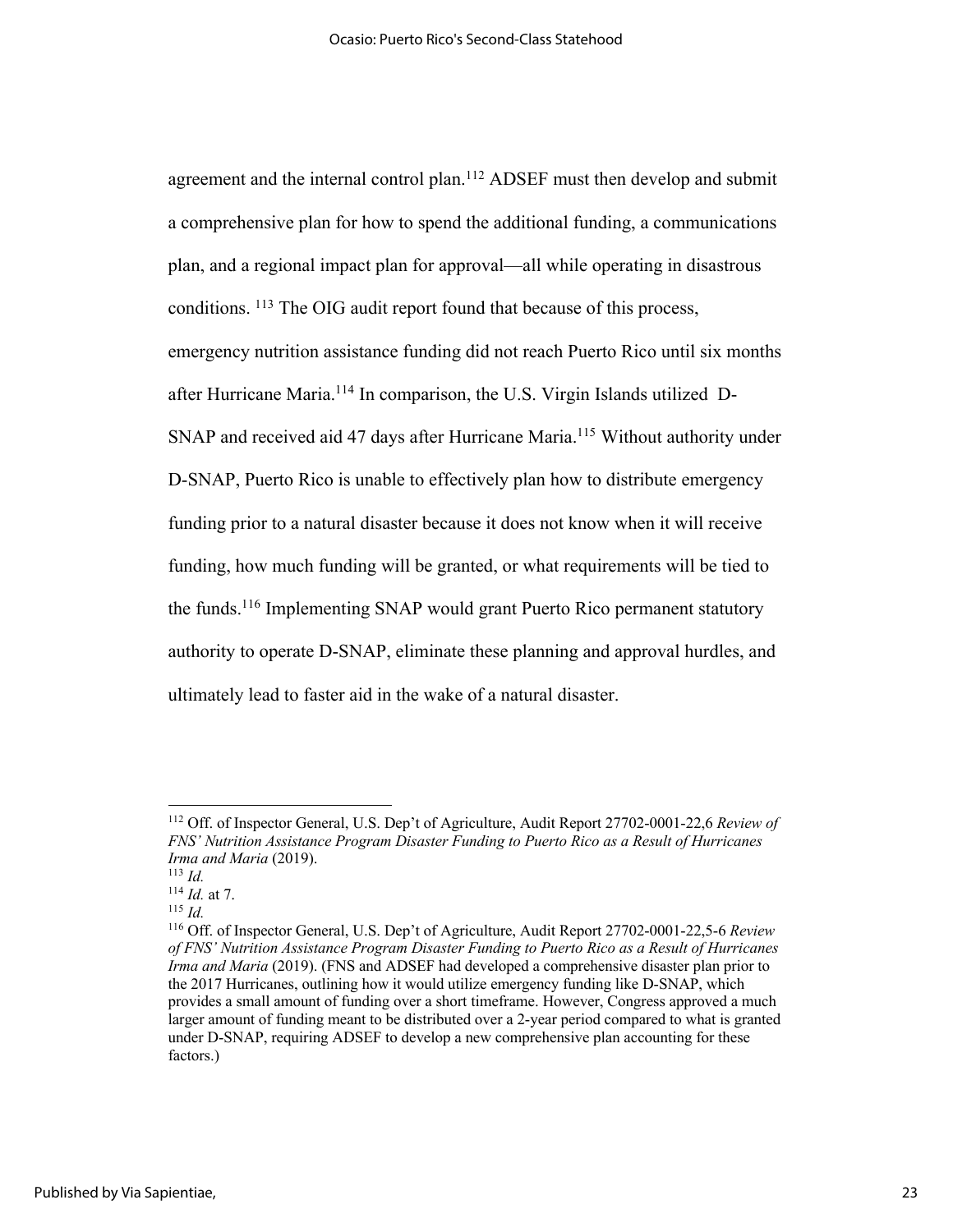Quicker relief is not the only benefit to implementing SNAP in Puerto Rico. The OIG audit report also found that there is room to improve disaster nutrition assistance by improving coordination with other federal agencies performing disaster relief efforts on the island, like FEMA.117 Instead, FNS and ADSEF spent several months developing a comprehensive plan for administering the supplemental NAP funds after Hurricane Irma and Maria, leading to a six- to seven-month delay in setting up temporary application sites on the island for individuals seeking supplemental relief.<sup>118</sup> Had SNAP been timely operating sites around the island, they could have been modified into joint application sites.<sup>119</sup> Joint application sites would have streamlined the application process and prevented individuals from needing to travel to multiple sites throughout the island to apply for aid from each agency individually, especially when structural barriers, such as transportation delays and road closures, made traveling even more challenging.

A transition to SNAP would further strengthen FNS's oversight of Puerto Rico's eligibility system. The OIG audit report found that between March and September 2018, there were \$1.4 million in overpayments of supplemental NAP funds, \$1.5 million in underpayments, and \$1.2 million in payments to deceased

<sup>117</sup> *Id.* at 11-12.

<sup>118</sup> *Id.* at 11.

<sup>119</sup> *Id.*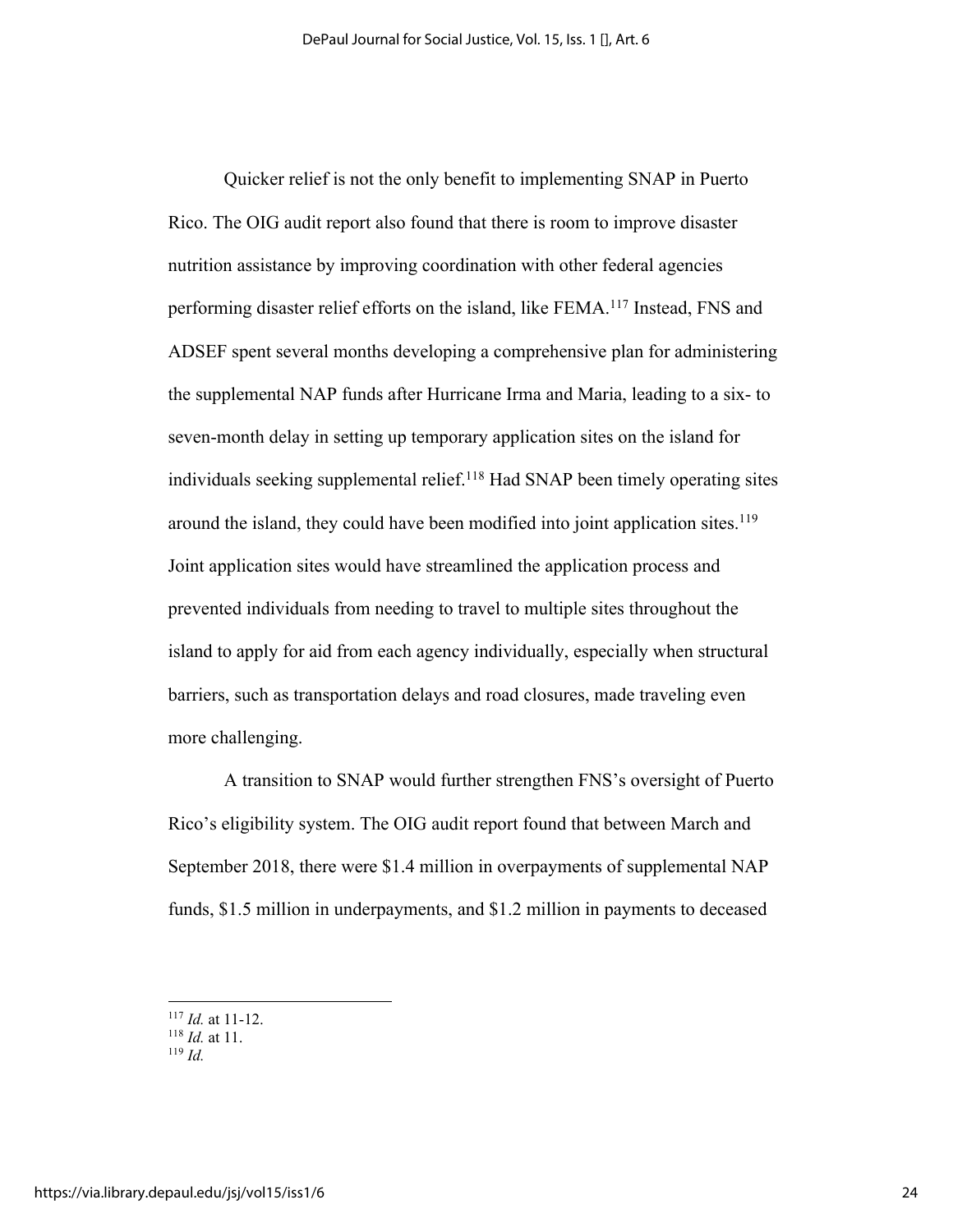recipients.120 This was partly due to a coding error in the eligibility system that overwrote data when caseworkers entered data in the retroactive claims module of the system, resulting in over or underpayments to some households. <sup>121</sup> Puerto Rico was also not using data from the Social Security Administration (SSA)'s death information to remove deceased participants from its records. <sup>122</sup> Instead, Puerto Rico used information from the Puerto Rico Department of Health Vital Records, which only had information on individuals who died between 2000 and 2015.123 Under SNAP, FNS requires state agencies to compare their records to SSA's database.<sup>124</sup> Thus, if Puerto Rico had operated SNAP, it would not only have planned for and received aid more quickly, but it also would have received better oversight from the federal government to eliminate administrative errors and increase better coordination with other federal agencies, allowing these agencies to pool resources and share data. All of these measures would create a more efficient system to aid Puerto Rico in its disaster relief efforts and provide enough funding to meet the needs of all of its eligible beneficiaries.

Implementing these two federal programs—SSI and SNAP—would provide meaningful relief to the poor in Puerto Rico, but the most comprehensive

<sup>120</sup> *Id.* at 15.

<sup>121</sup> Off. of Inspector General, U.S. Dep't of Agriculture, Audit Report 27702-0001-22,16 *Review of FNS' Nutrition Assistance Program Disaster Funding to Puerto Rico as a Result of Hurricanes Irma and Maria* (2019).

<sup>122</sup> *Id.* at 17. <sup>123</sup> *Id.* at 17-18 <sup>124</sup> *Id.* at 18.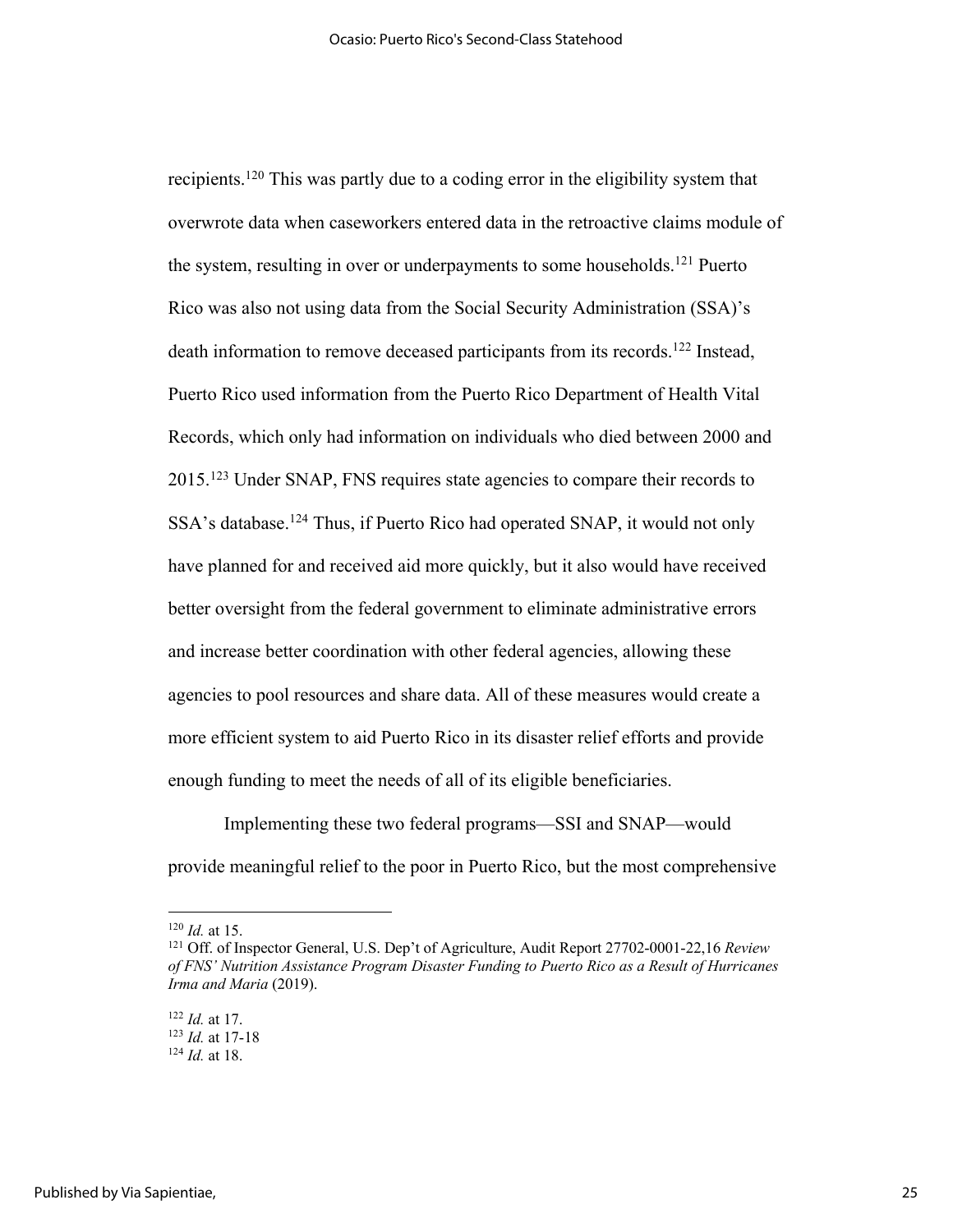and long-term approach to economic stability on the island would be U.S. statehood. Statehood would not only incorporate both  $SSI^{125}$  and  $SNAP^{126}$ , providing the essential benefits outlined above, but it would also provide access to the federal EITC.127 As a U.S. state, residents of Puerto Rico would file federal income taxes<sup>128</sup> and thus have access to the federal government's most effective anti-poverty measure: the federal EITC. Combining the federal EITC with Puerto Rico's local EITC would lower the tax liability for the working poor on the island and encourage many to enter the formal labor economy<sup>129</sup>. This would provide a considerable labor incentive that could both help boost the low labor participation rate plaguing the island and counteract the disincentives created by the influx of federal funds from other federal programs. Additionally, elevating Puerto Rico's status to full statehood would help strengthen the island's economy by eliminating the risk from Puerto Rico's uncertain political status and looming public debt.<sup>130</sup> Providing full access to federal funding and oversight would help strengthen confidence in the island's recovery and future, allowing for more commitments from businesses and investors. Most importantly, statehood would create voting

<sup>125</sup> 2014 GAO Report, *supra* note 6, at 82.

<sup>126</sup> *Id.* at 78.

<sup>127</sup> *Id.* at 29-30.

<sup>128</sup> *Id.* at 32.

<sup>129</sup> Torres & Balmaceda, *supra* note 72, at 2-3.

<sup>130</sup> 2014 GAO Report, *supra* note 6, at 30.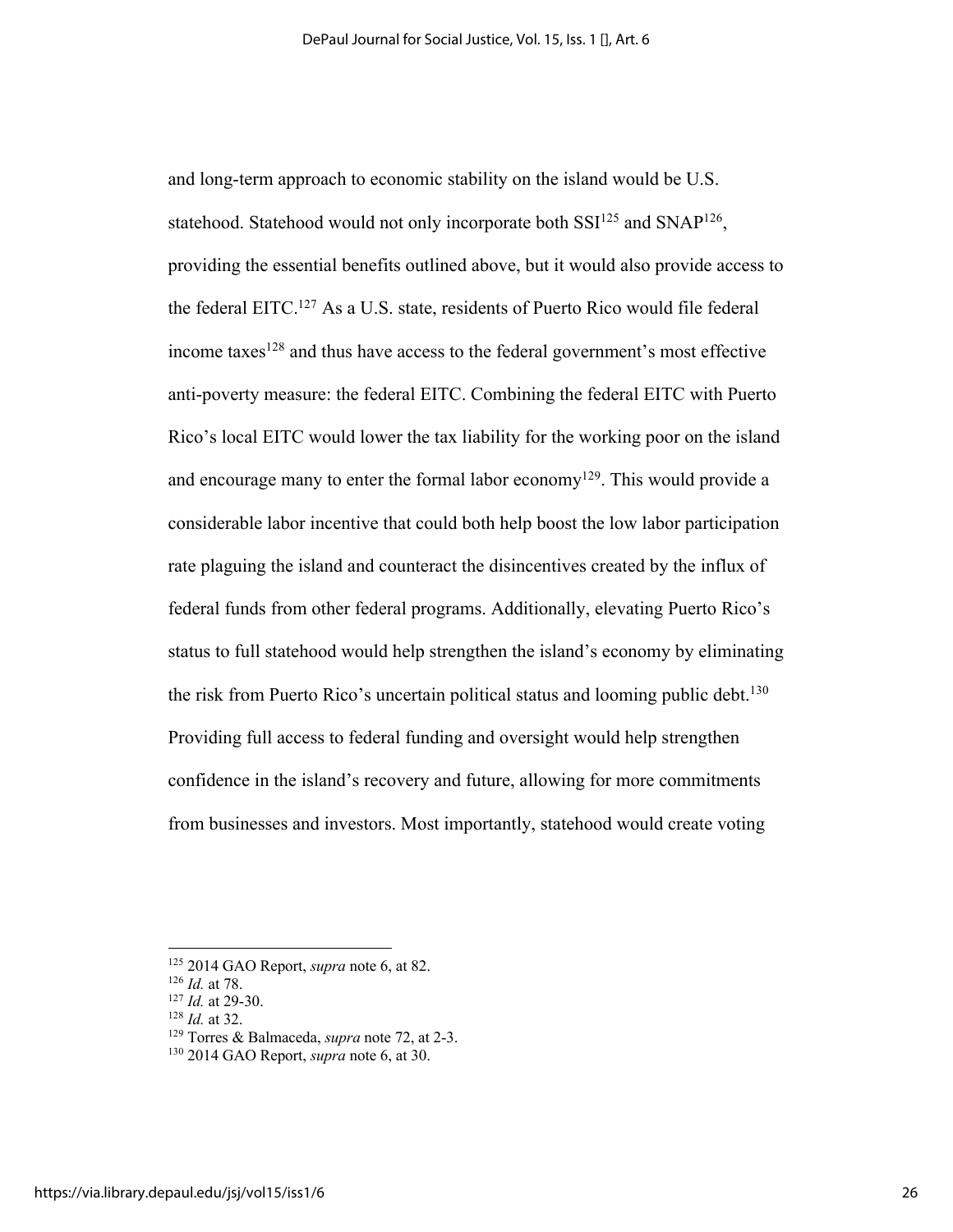representation in Congress for Puerto Rico<sup>131</sup>, allowing it to generate political capital and ensure its voice is heard.

### IV. CONCLUSION

Puerto Rico has a long history of complex, interlocking economic obstacles because of its status as a U.S. territory as opposed to a U.S. state. This status has hindered Puerto Rico's relationship with the U.S. federal government. These challenges were further compounded by Hurricane Maria's devastating impact in 2017. Any major solution to Puerto Rico's high rate of poverty will take long-term and strategic planning from all levels of government and will likely include contributions from community organizations, non-profits, and the private sector. Access to key federal public benefits programs can help provide essential support to bring Puerto Rico out of poverty, but the greatest protection tool to ensure long-term recovery is statehood. The remedies proposed in this paper will be costly to implement, but money alone is not reason enough to reject these solutions. The residents of Puerto Rico are Americans, whether they live on the island or make up the Puerto Rican diaspora throughout the mainland U.S. They are vulnerable and amidst a crisis that is outside of their control. It is the responsibility of the U.S. government to find new ways to improve the lives of

<sup>131</sup> Nicole Acevedo, *What's behind calls for Puerto Rico statehood? Here are 4 things to know*, NBC News, (Mar. 2, 2021), https://www.nbcnews.com/news/latino/what-s-behind-calls-puertorico-statehood-here-are-4-n1259300 (last visited Sept. 25, 2020)